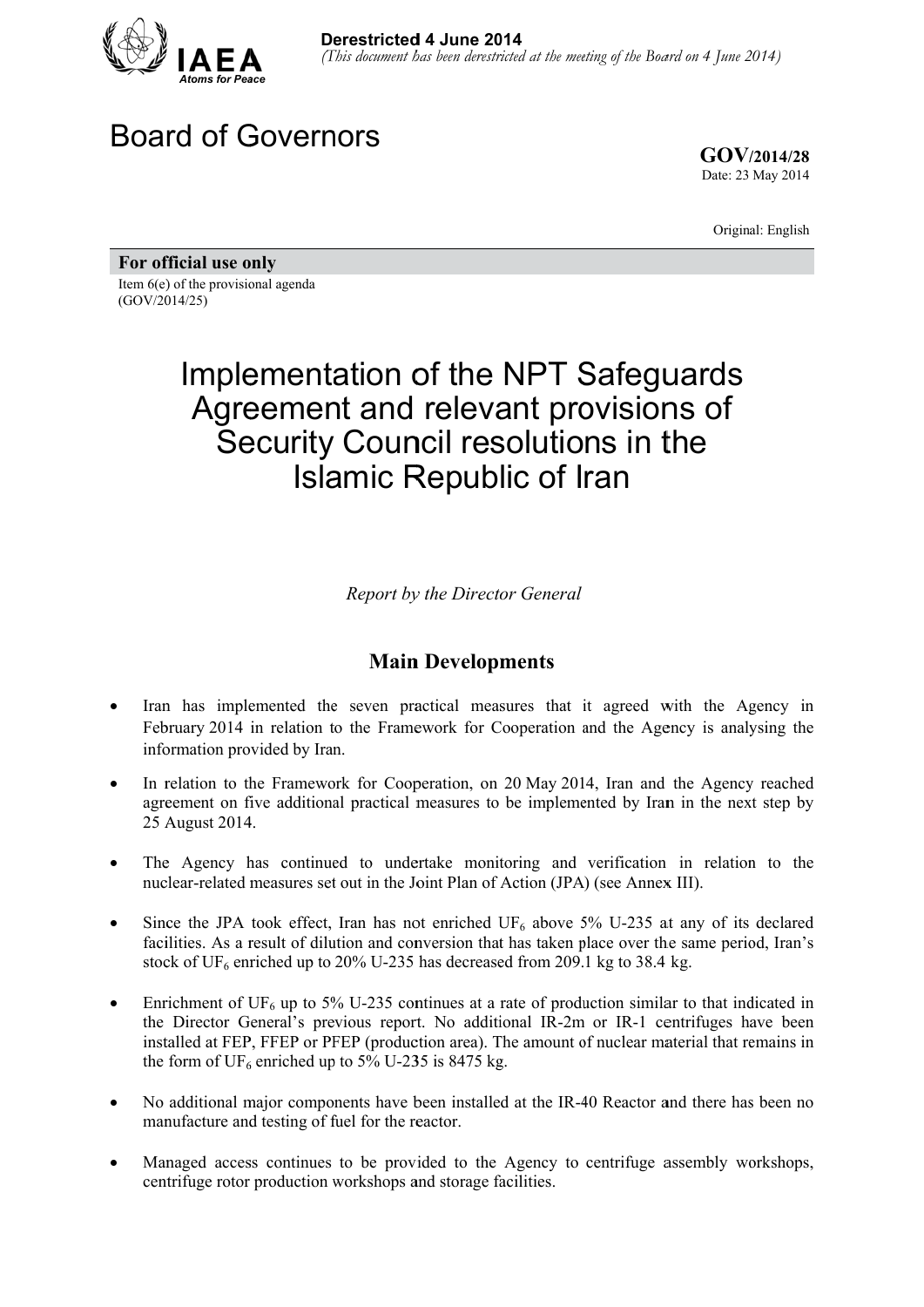# **A. Introduction**

1. This report of the Director General to the Board of Governors and, in parallel, to the Security Council, is on the implementation of the NPT Safeguards Agreement<sup>1</sup> and relevant provisions of Security Council resolutions in the Islamic Republic of Iran (Iran). It contains information, inter alia, regarding the implementation of measures under the "Joint Statement on a Framework for Cooperation" (the Framework for Cooperation) and the Joint Plan of Action (JPA), including an Annex which provides an update on the implementation of "voluntary measures" that Iran has agreed to undertake in relation to the JPA.

2. The Security Council has affirmed that the steps required by the Board of Governors in its resolutions<sup>2</sup> are binding on Iran.<sup>3</sup> The relevant provisions of the aforementioned Security Council resolutions<sup>4</sup> were adopted under Chapter VII of the United Nations Charter and are mandatory, in accordance with the terms of those resolutions.<sup>5</sup> The full implementation of Iran's obligations is needed in order to ensure international confidence in the exclusively peaceful nature of its nuclear programme.

3. As previously reported, on 11 November 2013 the Agency and Iran signed a "Joint Statement on a Framework for Cooperation" (GOV/INF/2013/14). In the Framework for Cooperation, the Agency and Iran agreed to cooperate further with respect to verification activities to be undertaken by the Agency to resolve all present and past issues, and to proceed with such activities in a step by step manner.

4. As previously reported, in a separate development, on 24 November 2013 China, France, Germany, the Russian Federation, the United Kingdom and the United States of America (E3+3) agreed on the JPA with Iran. The JPA, inter alia, stated that the "goal for these negotiations is to reach a mutually-agreed long-term comprehensive solution that would ensure Iran's nuclear programme will be exclusively peaceful".<sup>6,7</sup> According to the JPA, which took effect on 20 January 2014, the first step would be time-bound (six months) and renewable by mutual consent. As requested by the E3+3 and Iran, and endorsed by the Board of Governors (subject to the availability of funds), the Agency is undertaking the necessary nuclear-related monitoring and verification activities in relation to the JPA, involving activities additional to those already being carried out pursuant to Iran's Safeguards Agreement and relevant provisions of Security Council resolutions.

5. This report addresses developments since the Director General's previous report (GOV/2014/10), as well as issues of longer standing.<sup>8</sup>

\_\_\_\_\_\_\_\_\_\_\_\_\_\_\_\_\_\_\_\_\_\_\_\_\_\_\_\_\_\_\_\_\_\_\_\_\_\_\_\_\_\_\_\_\_\_\_\_\_\_\_\_\_\_\_\_\_\_\_\_\_\_\_\_\_\_\_\_\_\_\_\_\_\_\_\_\_\_\_\_\_\_

 $<sup>5</sup>$  Part I.A of the Agency's Relationship Agreement with the United Nations (INFCIRC/11).</sup>

 $6$  GOV/2014/2, para. 3.

<sup>&</sup>lt;sup>1</sup> The Agreement between Iran and the Agency for the Application of Safeguards in Connection with the Treaty on the Non-Proliferation of Nuclear Weapons (INFCIRC/214), which entered into force on 15 May 1974.

<sup>&</sup>lt;sup>2</sup> Between September 2003 and September 2012, the Board of Governors adopted 12 resolutions in connection with the implementation of safeguards in Iran (see GOV/2013/56, footnote 2).

<sup>&</sup>lt;sup>3</sup> Security Council resolution 1929 (2010).

<sup>4</sup> GOV/2013/56, footnote 4.

 $<sup>7</sup>$  The JPA also stated that a Joint Commission would work with the Agency to "facilitate resolution of past and present issues</sup> of concern".

<sup>&</sup>lt;sup>8</sup> The Director General continues to provide the Board of Governors with monthly updates on Iran's implementation of "voluntary measures" undertaken in relation to the JPA, the fourth of which is contained in Annex III to this report.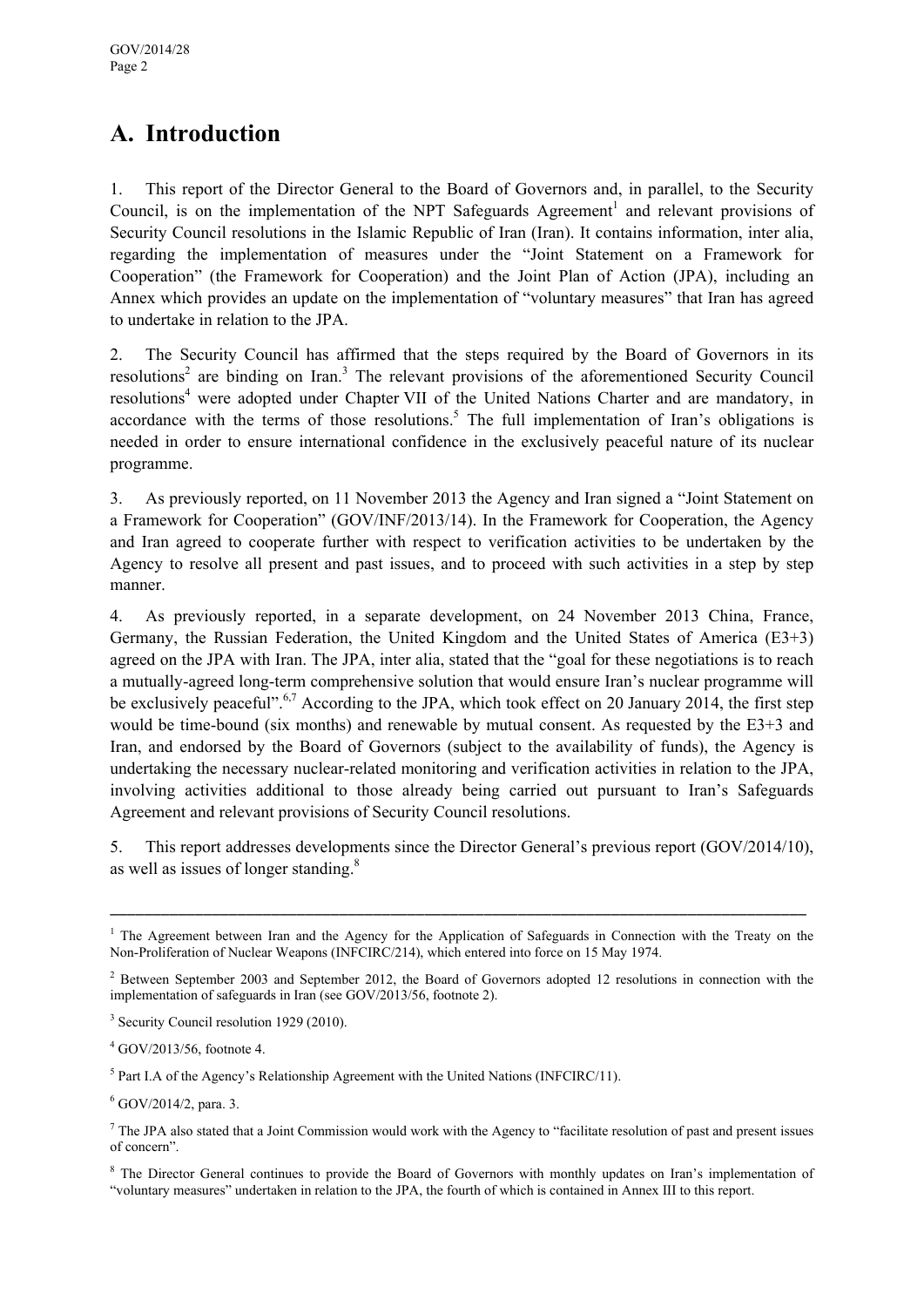# **B. Clarification of Unresolved Issues**

6. The Board of Governors, in its resolution of November 2011 (GOV/2011/69), stressed that it was essential for Iran and the Agency to intensify their dialogue aimed at the urgent resolution of all outstanding substantive issues for the purpose of providing clarifications regarding those issues, including access to all relevant information, documentation, sites, material and personnel in Iran. In its resolution of September 2012 (GOV/2012/50), the Board of Governors decided that Iranian cooperation with Agency requests aimed at the resolution of all outstanding issues was essential and urgent in order to restore international confidence in the exclusively peaceful nature of Iran's nuclear programme.

7. As previously reported, pursuant to the Framework for Cooperation, Iran implemented the six initial practical measures within the specified three-month period.<sup>9</sup> Since the Director General's previous report and as requested by the Agency, Iran has provided additional clarifications of some of the information it initially provided to the Agency pursuant to the implementation of these initial practical measures. These clarifications included the provision of preliminary design information for a new research reactor<sup>10</sup> (see footnote 12). On the basis of its analysis of the information provided by Iran, the Agency currently has not identified any outstanding issues in relation to that information.

8. In relation to the Framework for Cooperation, Iran has implemented the seven practical measures agreed with the Agency on 9 February 2014, as follows:<sup>11</sup>

- Provided mutually agreed relevant information on, and managed access to, the Saghand mine in Yazd (6 May 2014).
- Provided mutually agreed relevant information on, and managed access to, the Ardakan concentration plant (7 May 2014).
- Submitted an updated Design Information Questionnaire (DIQ) for the IR-40 Reactor (12 February 2014) and, at the request of the Agency, provided clarification of certain of the information contained in the DIQ (29 March 2014).
- Agreed with the Agency on safeguards measures for the IR-40 Reactor (5 May 2014).
- Provided mutually agreed relevant information on, and arranged the Agency's technical visit to the Lashkar Ab'ad Laser Centre (12 March 2014).
- Provided information on source material, which has not reached the composition and purity suitable for fuel fabrication or for being isotopically enriched, including imports of such material and on Iran's extraction of uranium from phosphates (in a letter dated 29 April 2014).
- Provided information and explanations for the Agency to assess Iran's stated need or application for the development of Exploding Bridge Wire detonators (EBW) (see paras 55-57 below).

The Agency confirms that Iran has implemented the seven practical measures and the Agency is analysing the information provided by Iran.

 $9^9$  GOV/2014/10, para. 13.

 $10$  GOV/2014/10, para. 13.

 $11$  GOV/INF/2014/3, Annex.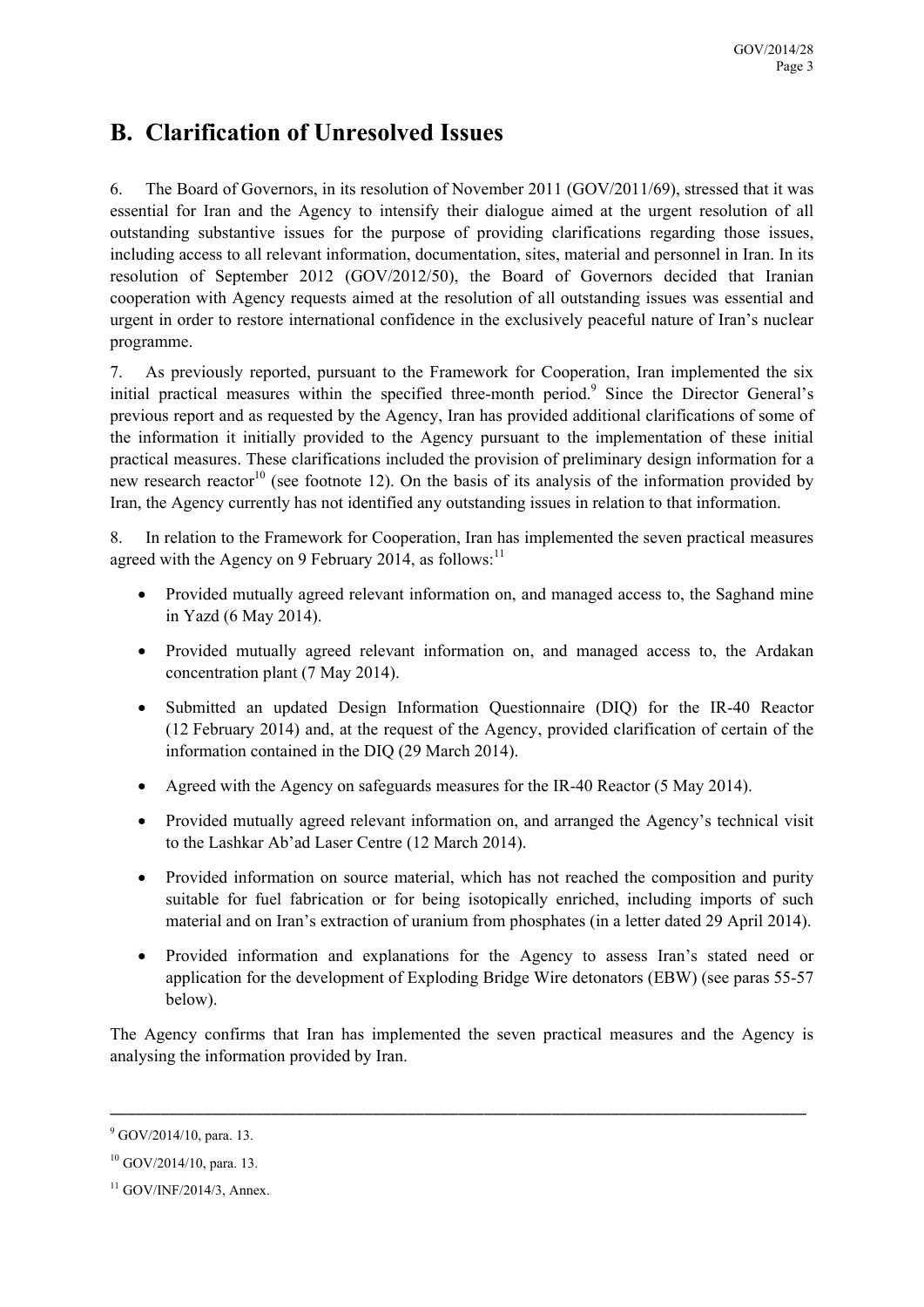9. During technical meetings in Tehran on 26 April 2014 and on 12 May 2014, the Agency put forward suggestions for practical measures to be implemented by Iran in relation to the Framework for Cooperation. At a technical meeting in Tehran on 20 May 2014, the Agency and Iran agreed on five additional practical measures to be implemented by Iran during the next step by 25 August 2014, as follows:

- Exchanging information with the Agency with respect to the allegations related to the initiation of high explosives, including the conduct of large scale high explosives experimentation in Iran.
- Providing mutually agreed relevant information and explanations related to studies made and/or papers published in Iran in relation to neutron transport and associated modelling and calculations and their alleged application to compressed materials.
- Providing mutually agreed information and arranging a technical visit to a centrifuge research and development centre.
- Providing mutually agreed information and managed access to centrifuge assembly workshops, centrifuge rotor production workshops and storage facilities.
- Concluding the safeguards approach for the IR-40 reactor.

## **C. Facilities Declared under Iran's Safeguards Agreement**

10. Under its Safeguards Agreement, Iran has declared to the Agency 18 nuclear facilities<sup>12</sup> and nine locations outside facilities where nuclear material is customarily used  $(LOFs)^{13}$  (Annex I). Notwithstanding that certain of the activities being undertaken by Iran at some of the facilities are contrary to the relevant resolutions of the Board of Governors and the Security Council, as indicated below, the Agency continues to verify the non-diversion of declared material at these facilities and LOFs.

### **D. Enrichment Related Activities**

11. Contrary to the relevant resolutions of the Board of Governors and the Security Council, Iran has not suspended all of its enrichment related activities in the declared facilities referred to below. However, since 20 January 2014, Iran has not produced  $UF_6$  enriched above 5% U-235 and has continued to reduce its stock of  $UF_6$  enriched up to 20% U-235. All of the enrichment related activities at Iran's declared facilities are under Agency safeguards, and all of the nuclear material, installed

 $12$  Since the Director General's previous report. Iran has declared one additional facility, the Fars Research Reactor (FRR): a 10 MW light water reactor fuelled by low enriched uranium (LEU) planned for location in the vicinity of Shiraz.

<sup>&</sup>lt;sup>13</sup> All of the LOFs are situated within hospitals.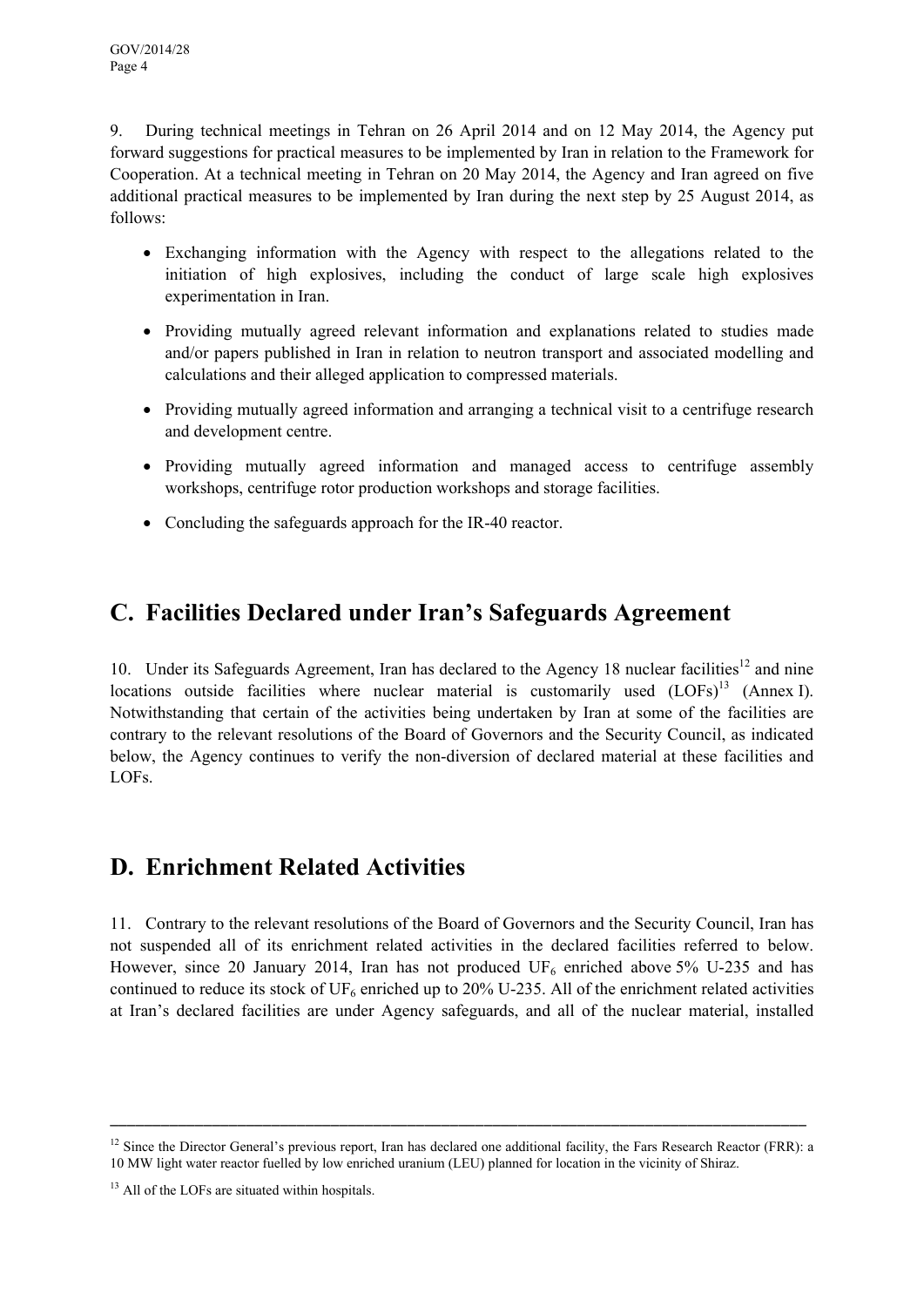cascades, and feed and withdrawal stations at those facilities are subject to Agency containment and surveillance.<sup>14</sup>

12. Iran has stated that the purpose of enriching  $UF_6$  up to 5% U-235 is the production of fuel for its nuclear facilities.<sup>15</sup> Iran has also stated that the purpose of enriching UF<sub>6</sub> up to 20% U-235 is the manufacture of fuel for research reactors.<sup>16</sup>

13. Since Iran began enriching uranium at its declared facilities, it has produced at those facilities:

- 11 977 kg (+866 kg since the Director General's previous report) of  $UF_6$  enriched up to 5% U-235, of which 8475 kg (+866 kg since the Director General's previous report)<sup>17</sup> remain in the form of  $UF_6$  enriched up to 5% U-235<sup>18</sup> and the rest has been further processed (see Annex II); and
- Up to the point at which it stopped producing  $UF_6$  enriched up to 20% U-235, 447.8 kg of such material, of which 38.4 kg  $(-122.2 \text{ kg})$  since the Director General's previous report) remain in the form of  $UF_6$  enriched up to 20% U-235 and the rest has been further processed through downblending or conversion into uranium oxide (see Annex II).

### **D.1. Natanz**

14. **Fuel Enrichment Plant:** FEP is a centrifuge enrichment plant for the production of low enriched uranium (LEU) enriched up to 5% U-235, which was first brought into operation in 2007. The plant is divided into Production Hall A and Production Hall B. According to design information submitted by Iran, eight units, each containing 18 cascades, are planned for Production Hall A, which totals approximately 25 000 centrifuges in 144 cascades. Currently, one unit contains IR-2m centrifuges; five contain IR-1 centrifuges; and the other two units do not contain centrifuges. Iran has yet to provide the corresponding design information for Production Hall B.

15. In the unit containing IR-2m centrifuges, as of 14 May 2014, the situation remained unchanged from the Director General's previous report: six cascades had been fully installed with IR-2m centrifuges;<sup>19</sup> none of these cascades had been fed with natural UF<sub>6</sub>; and preparatory installation work had been completed for the other 12 IR-2m cascades in the unit.

16. In the five units containing IR-1 centrifuges, as of 14 May 2014, the situation remained unchanged from the Director General's previous report: 90 cascades had been fully installed.<sup>20</sup> of

 $14$  In line with normal safeguards practice, small amounts of nuclear material (e.g. some waste and samples) may not be subject to containment and surveillance.

<sup>&</sup>lt;sup>15</sup> As declared by Iran in its DIQs for the Fuel Enrichment Plant (FEP) at Natanz.

<sup>&</sup>lt;sup>16</sup> GOV/2010/10, para. 8; and as declared by Iran in its DIO for FPFP.

<sup>&</sup>lt;sup>17</sup> These figures include 107.6 kg of UF<sub>6</sub> enriched up to 5% U-235 that has been produced from the downblending of UF<sub>6</sub> enriched up to 20% U-235.

<sup>&</sup>lt;sup>18</sup> This comprises nuclear material in storage as well as nuclear material in the cold traps and inside cylinders still attached to the enrichment process.

<sup>&</sup>lt;sup>19</sup> The number of IR-2m centrifuges installed at FEP (1008) was unchanged from that indicated in the Director General's previous report.

 $20$  The number of IR-1 centrifuges installed at FEP (15 420) was unchanged from that indicated in the Director General's previous report.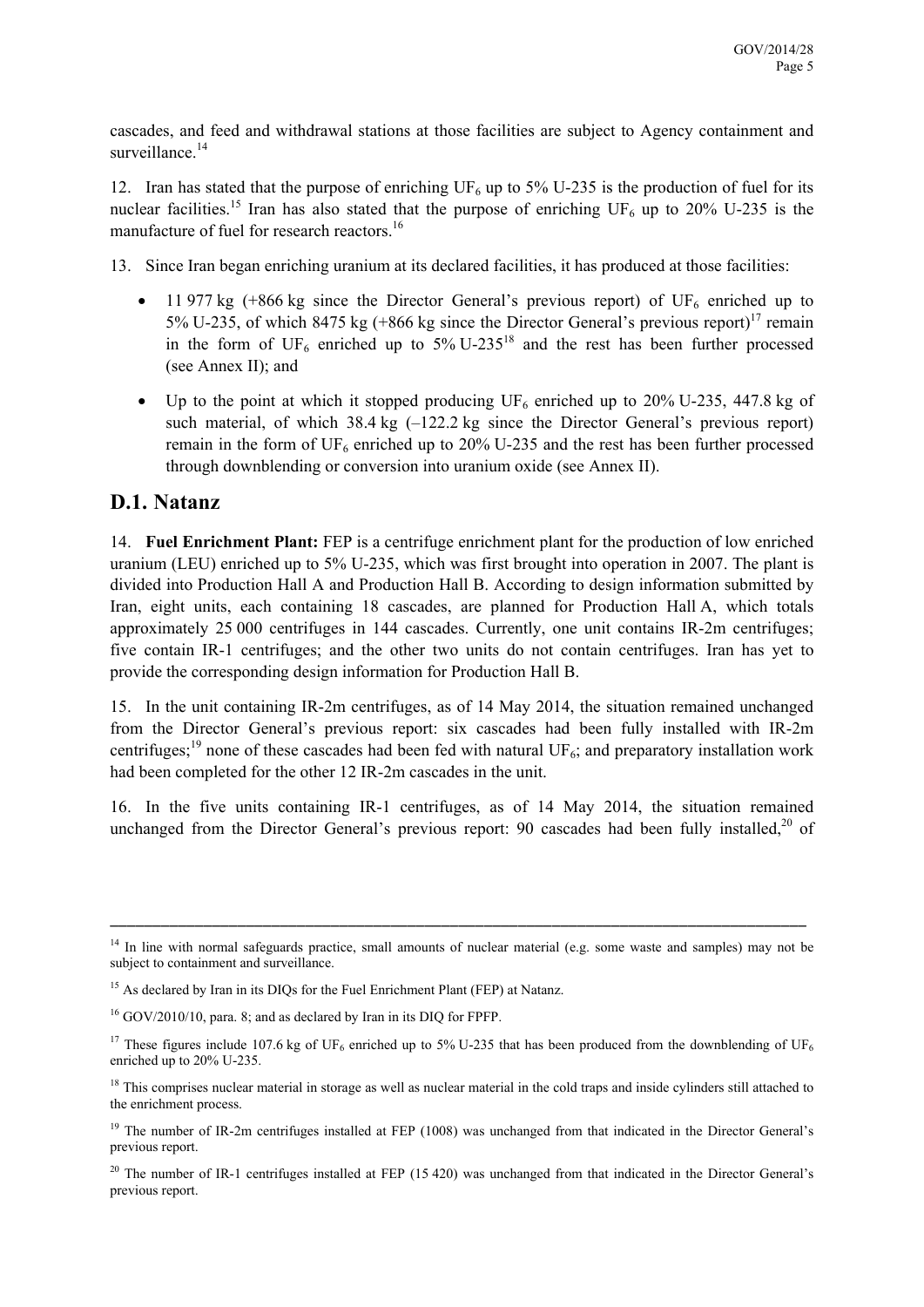which 54 were being fed with natural  $UF_6$ <sup>21</sup> As previously reported, preparatory installation work had been completed for 36 IR-1 cascades in the two units not containing centrifuges.

17. As of 13 May 2014, Iran had fed 133 839 kg of natural  $UF_6$  into the cascades at FEP since production began in February 2007 and produced a total of 11 767 kg of  $UF_6$  enriched up to 5% U-235.

18. Based on the results of the analysis of environmental samples taken at  $FEP<sub>1</sub><sup>22</sup>$  and other verification activities, the Agency has concluded that the facility has operated as declared by Iran in the relevant DIQ.

19. **Pilot Fuel Enrichment Plant:** PFEP is a pilot LEU production, and research and development (R&D) facility that was first brought into operation in October 2003. It can accommodate six cascades, and is divided between an area designated by Iran for the production of  $UF_6$  enriched up to 20% U-235 (Cascades 1 and 6) and an area designated by Iran for R&D (Cascades 2, 3, 4 and 5).

20. *Production area:* As indicated in the Director General's previous report, Iran has ceased feeding Cascades 1 and 6 with UF<sub>6</sub> enriched up to 5% U-235 and is feeding them with natural UF<sub>6</sub> instead.<sup>23</sup> On 8 February 2014, Iran provided an update to parts of the DIQ in which it stated that it had taken measures "due to change in level of enrichment" and that the measures "are temporarily taken during the first step implementation of the JPA." Since the JPA took effect, Iran has not operated Cascades 1 and 6 in an interconnected configuration.<sup>24</sup>

21. As of 20 January 2014, when it ceased production of  $UF_6$  enriched up to 20% U-235, Iran had fed 1630.8 kg of UF<sub>6</sub> enriched up to 5% U-235 into Cascades 1 and 6 since production began in February 2010 and had produced a total of 201.9 kg of  $UF_6$  enriched up to 20% U-235, all of which has since been withdrawn from the process and verified by the Agency. Between 20 January 2014 and 6 May 2014, Iran fed 265.3 kg of natural UF<sub>6</sub> into Cascades 1 and 6 at PFEP and produced a total of 26.1 kg of  $UF_6$  enriched up to 5% U-235.

22. *R&D area:* Since the Director General's previous report, Iran has been intermittently feeding natural UF<sub>6</sub> into IR-6s centrifuges as single machines and into IR-1, IR-2m, IR-4 and IR-6 centrifuges, sometimes into single machines and sometimes into cascades of various sizes.<sup>25</sup> The single installed IR-5 centrifuge has yet to be fed with  $UF_6$ . As indicated in the Director General's previous report, the Agency has also observed a new "casing", which remains in place but without connections.<sup>26</sup>

23. Between 10 February 2014 and 6 May 2014, a total of approximately 389.1 kg of natural UF<sub>6</sub> was fed into centrifuges in the R&D area, but no LEU was withdrawn as the product and the tails were recombined at the end of the process.

 $21$  GOV/2014/10, para. 22. The Agency has applied additional containment and surveillance measures to confirm that no more than the 54 IR-1 cascades are being fed with nuclear material at FEP.

 $22$  Results are available to the Agency for samples taken up to 5 February 2014.

 $^{23}$  As of 11 May 2014, Cascades 1 and 6 contained a total of 328 IR-1 centrifuges (unchanged from that indicated in the Director General's previous report).

<sup>&</sup>lt;sup>24</sup> GOV/2014/10, para. 28. The Agency has applied additional containment and surveillance measures to confirm that Cascades 1 and 6 are not interconnected.

<sup>&</sup>lt;sup>25</sup> On 11 May 2014, there were 13 IR-4 centrifuges, nine IR-6 centrifuges, one IR-5 centrifuge, one IR-1 centrifuge and no IR-6s centrifuges installed in Cascade 2; 14 IR-1 centrifuges and ten IR-2m centrifuges installed in Cascade 3; 164 IR-4 centrifuges installed in Cascade 4; and 162 IR-2m centrifuges installed in Cascade 5.

<sup>26</sup> GOV/2014/10, para. 30.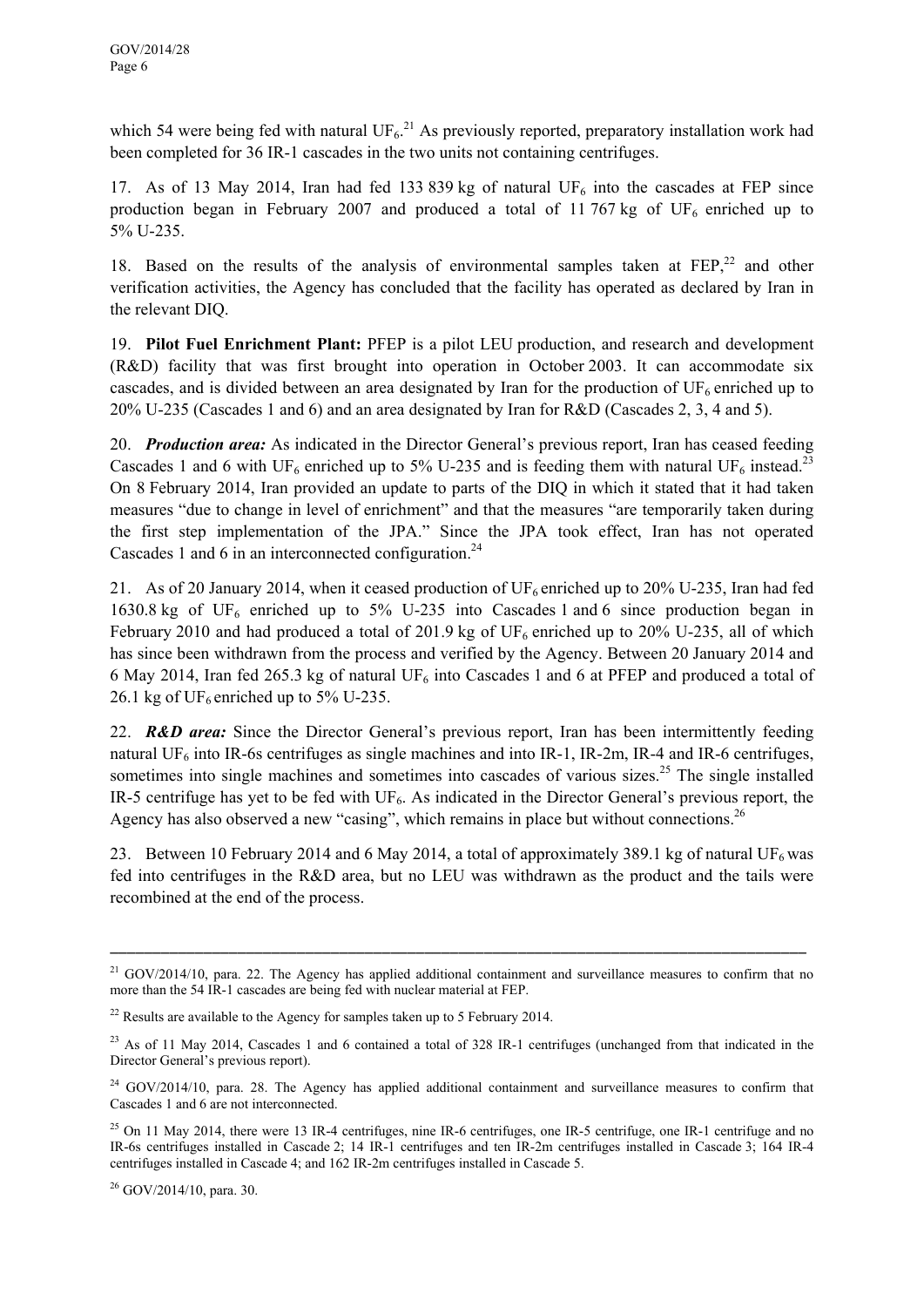24. Between 20 January 2014 and 14 April 2014, Iran downblended 104.56 kg of its inventory of  $UF<sub>6</sub>$  enriched up to 20% U-235.

25. Based on the results of the analysis of environmental samples taken at  $P F E P$ ,<sup>27</sup> and other verification activities, the Agency has concluded that the facility has operated as declared by Iran in the relevant DIQ.

### **D.2. Fordow**

26. **Fordow Fuel Enrichment Plant:** FFEP is, according to the DIQ of 18 January 2012, a centrifuge enrichment plant for the production of  $UF_6$  enriched up to 20% U-235 and the production of UF<sub>6</sub> enriched up to 5% U-235.<sup>28</sup> The facility, which was first brought into operation in 2011, is designed to contain up to 2976 centrifuges in 16 cascades, divided between Unit 1 and Unit 2. To date, all of the centrifuges installed are IR-1 machines. On 8 February 2014, Iran provided an update to parts of the DIQ in which it stated that it had taken measures "due to change in level of enrichment" and that the measures "are temporarily taken during the first step implementation of the JPA."

27. As indicated in the Director General's previous report, Iran has ceased feeding  $UF_6$  enriched up to 5% U-235 into the four cascades of Unit 2 previously used for this purpose and is feeding them with natural  $UF_6$  instead. Since the JPA took effect, Iran has not operated these cascades in an interconnected configuration.<sup>29</sup> None of the other 12 cascades in FFEP had been fed with UF<sub>6</sub>.<sup>30</sup>

28. As a result of the physical inventory verification (PIV) carried out by the Agency at FFEP in November 2013, the Agency has verified, within the measurement uncertainties normally associated with such a facility, the inventory as declared by Iran on 23 November 2013.

29. Between 18 January and 2 February 2014, the Agency conducted another PIV at FFEP to verify the inventory as declared by Iran on 20 January 2014, the results of which are still being evaluated by the Agency.

30. As of 20 January 2014, when it ceased production of  $UF_6$  enriched up to 20% U-235, Iran had fed 1806 kg of  $UF_6$  enriched up to 5% U-235 into the cascades at FFEP since production began in December 2011 and had produced a total of 245.9 kg of  $UF_6$  enriched up to 20% U-235, all of which has since been withdrawn from the process and verified by the Agency. Between 20 January 2014 and 13 May 2014, Iran fed 739.3 kg of natural  $UF_6$  into the cascades at FFEP and produced a total of 76.5 kg of UF<sub>6</sub> enriched up to 5% U-235.

31. Based on the results of the analysis of environmental samples taken at  $\text{FFEP}^{31}$  and other verification activities, the Agency has concluded that the facility has operated as declared by Iran in the relevant DIQ.

 $27$  Results are available to the Agency for samples taken up to 28 January 2014.

 $^{28}$  GOV/2009/74, paras 7 and 14; GOV/2012/9, para. 24. Iran has provided the Agency with an initial DIQ and three revised DIQs with different stated purposes for FFEP. In light of the difference between the original stated purpose of the facility and the purpose for which it is now being used, additional information from Iran is still required.

 $^{29}$  GOV/2014/10, para. 36. The Agency has applied additional containment and surveillance measures at FFEP to confirm that only the four IR-1 cascades are used to enrich  $UF<sub>6</sub>$  and that they are not interconnected.

 $30$  The number of centrifuges installed at FFEP (2710) was unchanged from that indicated in the Director General's previous report.

 $31$  Results are available to the Agency for samples taken up to 30 November 2013.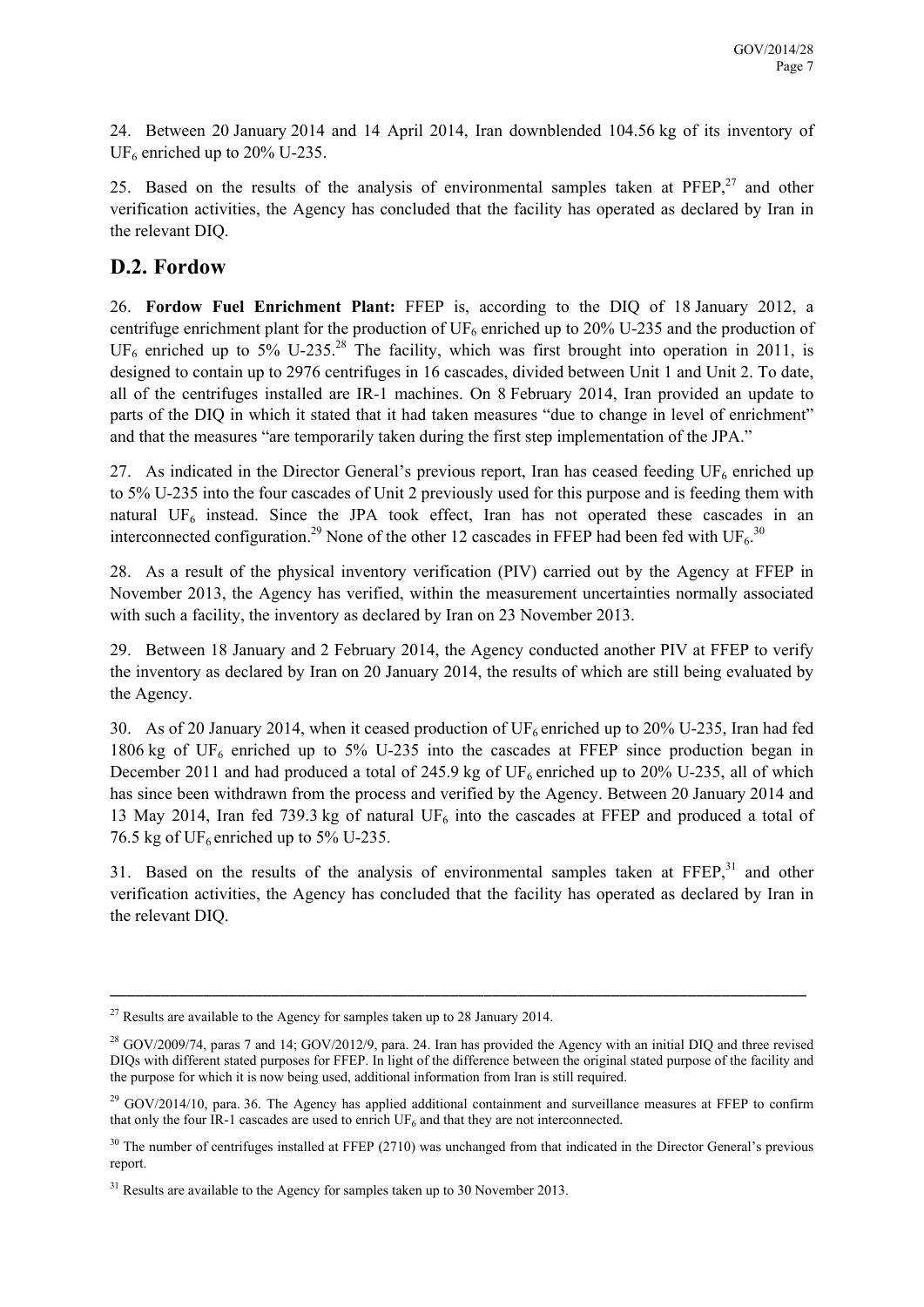### **D.3. Other Enrichment Related Activities**

32. Iran continues to provide the Agency with regular managed access to centrifuge assembly workshops, centrifuge rotor production workshops and storage facilities.<sup>32</sup> Such access, as well as associated mutually agreed information, will also be provided by Iran pursuant to one of the practical measures agreed in relation to the Framework for Cooperation (see para. 9 above). As part of this managed access, Iran has also provided the Agency with an inventory of centrifuge rotor assemblies to be used to replace those centrifuges that fail. The Agency has analysed the information provided by Iran and, upon request, has received additional clarifications. Based on analysis of all the information provided by Iran, as well as the managed access and other verification activities carried out by the Agency, the Agency can confirm that centrifuge rotor manufacturing and assembly are consistent with Iran's replacement programme for damaged centrifuges.<sup>33</sup>

33. Pursuant to one of the practical measures agreed in relation to the Framework for Cooperation, as indicated above (para. 9), Iran has agreed to provide mutually agreed information and arrange a technical visit to a centrifuge research and development centre.

# **E. Reprocessing Activities**

34. Iran is required, pursuant to the relevant resolutions of the Board of Governors and the Security Council, to suspend its reprocessing activities, including  $R&D.<sup>34</sup>$  As indicated in the Director General's previous report, Iran has stated that "during the first step time-bound (six months), Iran will not engage in stages of reprocessing activities, or construction of a facility capable of reprocessing."<sup>35</sup>

35. The Agency has continued to monitor the use of hot cells at the Tehran Research Reactor  $(TRR)^{36}$  and the Molybdenum, Iodine and Xenon Radioisotope Production (MIX) Facility.<sup>37</sup> The Agency carried out an inspection and design information verification (DIV) at TRR on 14 May 2014, and a DIV at the MIX Facility on 12 May 2014. The Agency can confirm that there are no ongoing reprocessing related activities with respect to TRR, the MIX Facility and the other facilities to which the Agency has access in Iran.

<sup>32</sup> This relates to one of Iran's undertakings in the JPA.

<sup>&</sup>lt;sup>33</sup> This relates to one of Iran's undertakings in the JPA.

<sup>34</sup> GOV/2013/56, footnote 28.

<sup>&</sup>lt;sup>35</sup> This relates to one of Iran's undertakings in the JPA.

<sup>&</sup>lt;sup>36</sup> TRR is a 5 MW reactor which operates with 20% U-235 enriched fuel and is used for the irradiation of different types of targets and for research and training purposes.

<sup>&</sup>lt;sup>37</sup> The MIX Facility is a hot cell complex for the separation of radiopharmaceutical isotopes from targets, including uranium, irradiated at TRR.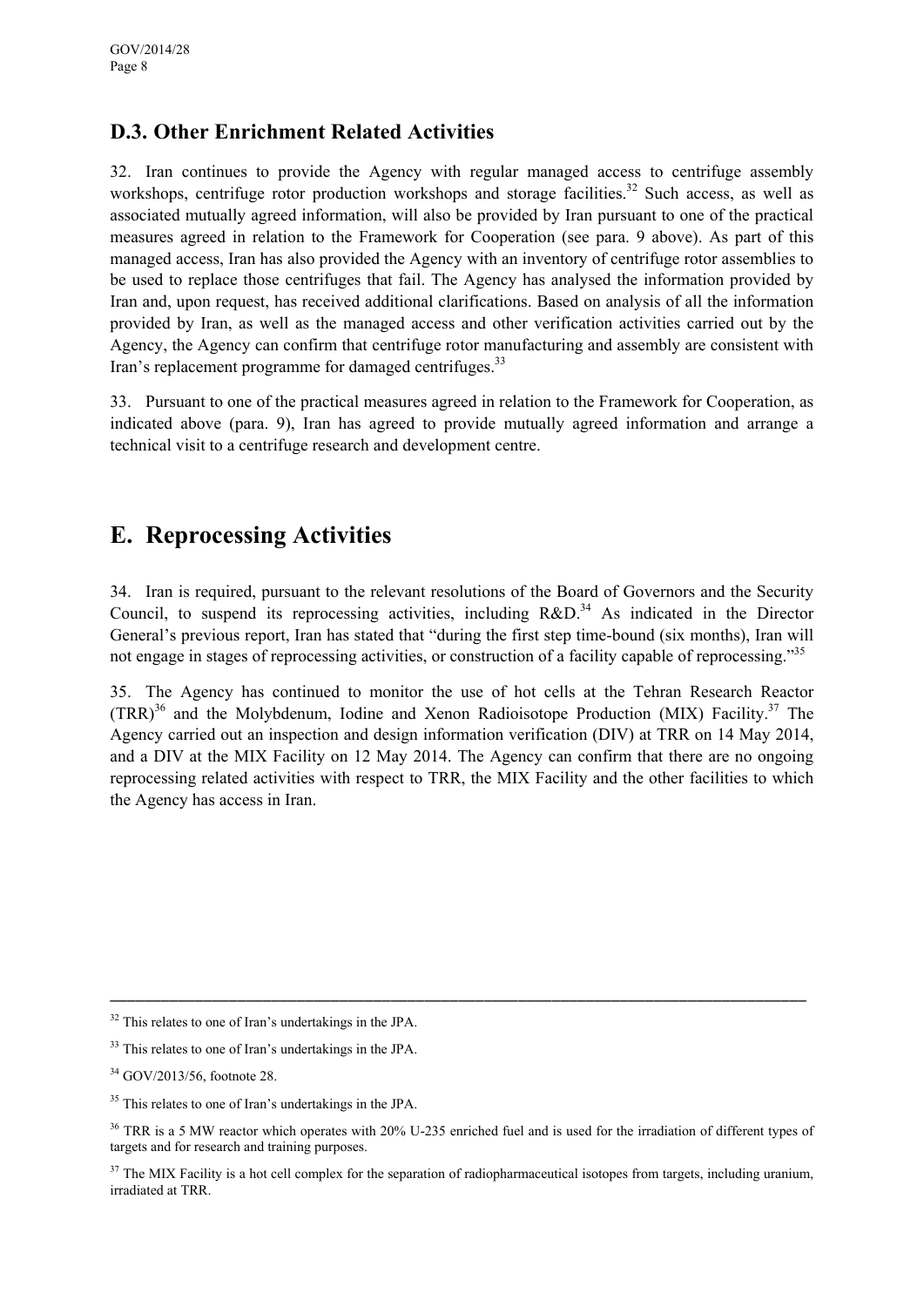# **F. Heavy Water Related Projects**

36. Contrary to the relevant resolutions of the Board of Governors and the Security Council, Iran has not suspended work on all heavy water related projects.<sup>38</sup> However, since the JPA took effect, Iran has neither installed any major components at the IR-40 Reactor nor produced nuclear fuel assemblies for the IR-40 Reactor at the Fuel Manufacturing Plant (FMP) (see para. 47 below).

37. **IR-40 Reactor:** The IR-40 Reactor, which is under Agency safeguards, is a 40 MW heavy water moderated research reactor designed to contain 150 fuel assemblies containing natural uranium in the form of  $UO<sub>2</sub>$ .

38. On 11 May 2014, the Agency carried out a DIV at the IR-40 Reactor and observed that, since the Director General's previous report, none of the reactor's remaining major components had been installed.39 As indicated in the Director General's previous report, in line with its undertaking in relation to the Framework for Cooperation (see para. 8 above), in February 2014 Iran submitted an updated DIQ for the IR-40 Reactor. The Agency reviewed the DIQ and requested certain additional clarifications, which Iran provided. As indicated earlier (para. 8 above), on 5 May 2014, the Agency and Iran agreed on safeguards measures for the IR-40 Reactor. Pursuant to one of the practical measures agreed in relation to the Framework for Cooperation, as indicated earlier (para. 9 above), Iran is to conclude with the Agency a safeguards approach for the IR-40 Reactor by 25 August 2014.

39. **Heavy Water Production Plant:** The Heavy Water Production Plant (HWPP) is a facility for the production of heavy water with a design capacity to produce 16 tonnes of reactor-grade heavy water per year.

40. As previously reported, although the HWPP is not under Agency safeguards, the plant was subject to managed access by the Agency on 8 December 2013.<sup>40</sup> During the managed access, Iran also provided the Agency with mutually agreed relevant information. In addition, access to the heavy water storage location at the Uranium Conversion Facility (UCF) at Esfahan has enabled the Agency to characterize the heavy water.<sup>41</sup>

# **G. Uranium Conversion and Fuel Fabrication**

41. Iran is conducting a number of activities at UCF, the Enriched UO<sub>2</sub> Powder Plant (EUPP), FMP and the Fuel Plate Fabrication Plant (FPFP) at Esfahan, as indicated below, which are in contravention of its obligations to suspend all enrichment related activities and heavy water related projects, notwithstanding that the facilities are under Agency safeguards.

\_\_\_\_\_\_\_\_\_\_\_\_\_\_\_\_\_\_\_\_\_\_\_\_\_\_\_\_\_\_\_\_\_\_\_\_\_\_\_\_\_\_\_\_\_\_\_\_\_\_\_\_\_\_\_\_\_\_\_\_\_\_\_\_\_\_\_\_\_\_\_\_\_\_\_\_\_\_\_\_\_\_

 $40$  GOV/2014/10, para. 13.

<sup>38</sup> GOV/2013/56, footnote 32.

<sup>39</sup> GOV/2013/56, para. 34.

<sup>41</sup> GOV/2013/56, para. 39.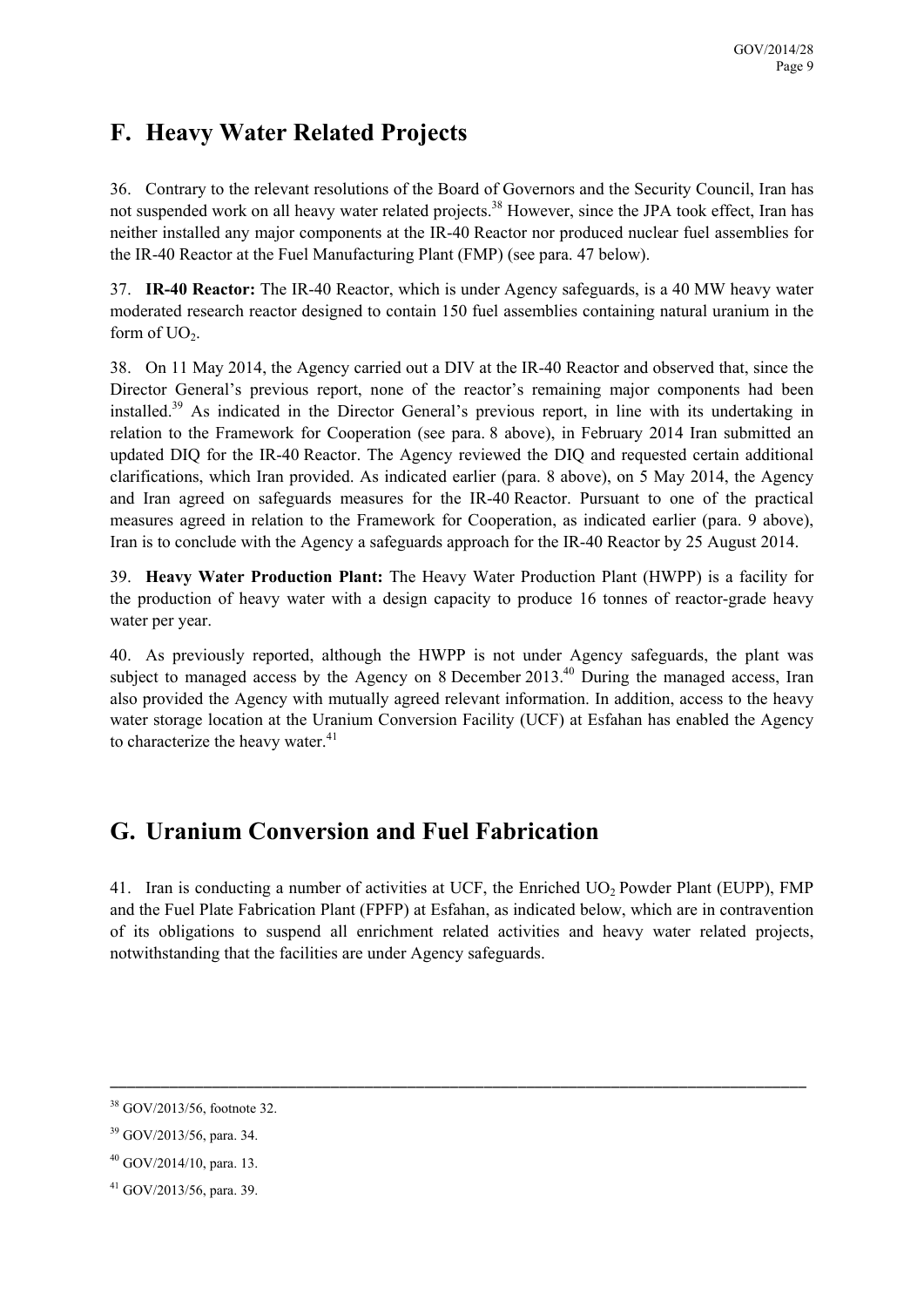- 42. Since Iran began conversion and fuel fabrication at its declared facilities, it has, inter alia:
	- Produced 550 tonnes of natural UF<sub>6</sub> at UCF, of which 157 tonnes have been transferred to  $FEP<sup>42</sup>$
	- Fed into the R&D conversion process at UCF 53 kg of UF<sub>6</sub> enriched to 3.34% U-235 and produced 24 kg of uranium in the form of  $UO_2$ .<sup>43</sup>
	- Fed into the conversion process at FPFP 303.2 kg of UF<sub>6</sub> enriched up to 20% U-235 (+40.5 kg since the Director General's previous report) and produced 142.5 kg of uranium in the form of  $U_3O_8.$
	- Transferred four tonnes of natural UF<sub>6</sub> from UCF to EUPP.<sup>44</sup> In addition, 4.3 tonnes of UF<sub>6</sub> enriched up to 5% U-235 have been transferred from FEP to EUPP.
	- Transferred to TRR 20 fuel assemblies containing uranium enriched up to 20% U-235 and two fuel assemblies containing uranium enriched to 3.34% U-235.

43. **Uranium Conversion Facility:** UCF is a conversion facility for the production of both natural  $UF<sub>6</sub>$  and natural  $UO<sub>2</sub>$  from uranium ore concentrate (UOC). It is planned that UCF will also produce uranium metal ingots from natural and depleted  $UF_4$ , and produce  $UF_4$  from depleted  $UF_6$ .

44. Iran has declared that, as of 19 May 2014, it had produced 13.8 tonnes<sup>45</sup> of natural uranium in the form of  $UO<sub>2</sub>$  through the conversion of  $UOC<sub>46</sub>$ . The Agency has verified that, as of the same date, Iran had transferred 13.2 tonnes<sup>47</sup> of natural uranium in the form of  $UO<sub>2</sub>$  to FMP.

45. **Enriched UO<sub>2</sub> Powder Plant:** EUPP is a facility for the conversion of UF<sub>6</sub> enriched up to  $5\%$  U-235 into UO<sub>2</sub> powder.<sup>48</sup> On 10 May 2014, the Agency conducted a DIV and an inspection at EUPP during which it confirmed that commissioning of the facility using natural uranium had begun.

46. **Fuel Manufacturing Plant:** FMP is a facility for the fabrication of nuclear fuel assemblies for power and research reactors (see Annex II).

47. On 10 and 11 May 2014, the Agency conducted a DIV and an inspection at FMP and verified that Iran had continued its cessation of production of nuclear fuel assemblies using natural  $UO<sub>2</sub>$  for the IR-40 Reactor and that all of the fuel assemblies that had been produced previously remained at FMP.

48. **Fuel Plate Fabrication Plant:** FPFP is a facility for the conversion of  $UF_6$  enriched up to 20% U-235 into  $U_3O_8$  and the manufacture of fuel assemblies made of fuel plates containing  $U_3O_8$ (see Annex II).

49. Between 17 and 21 May 2014, the Agency conducted a PIV at UCF, the results of which are being evaluated by the Agency.

<sup>42</sup> Four tonnes have been transferred back to UCF.

<sup>43</sup> GOV/2012/55, para. 35.

<sup>44</sup> GOV/2013/40, footnote 44.

<sup>&</sup>lt;sup>45</sup> Unchanged from the figure indicated in the Director General's previous report.

<sup>46</sup> This amount only refers to material qualified for fuel fabrication.

<sup>&</sup>lt;sup>47</sup> Unchanged from the figure indicated in the Director General's previous report.

<sup>48</sup> GOV/2013/40, para. 45.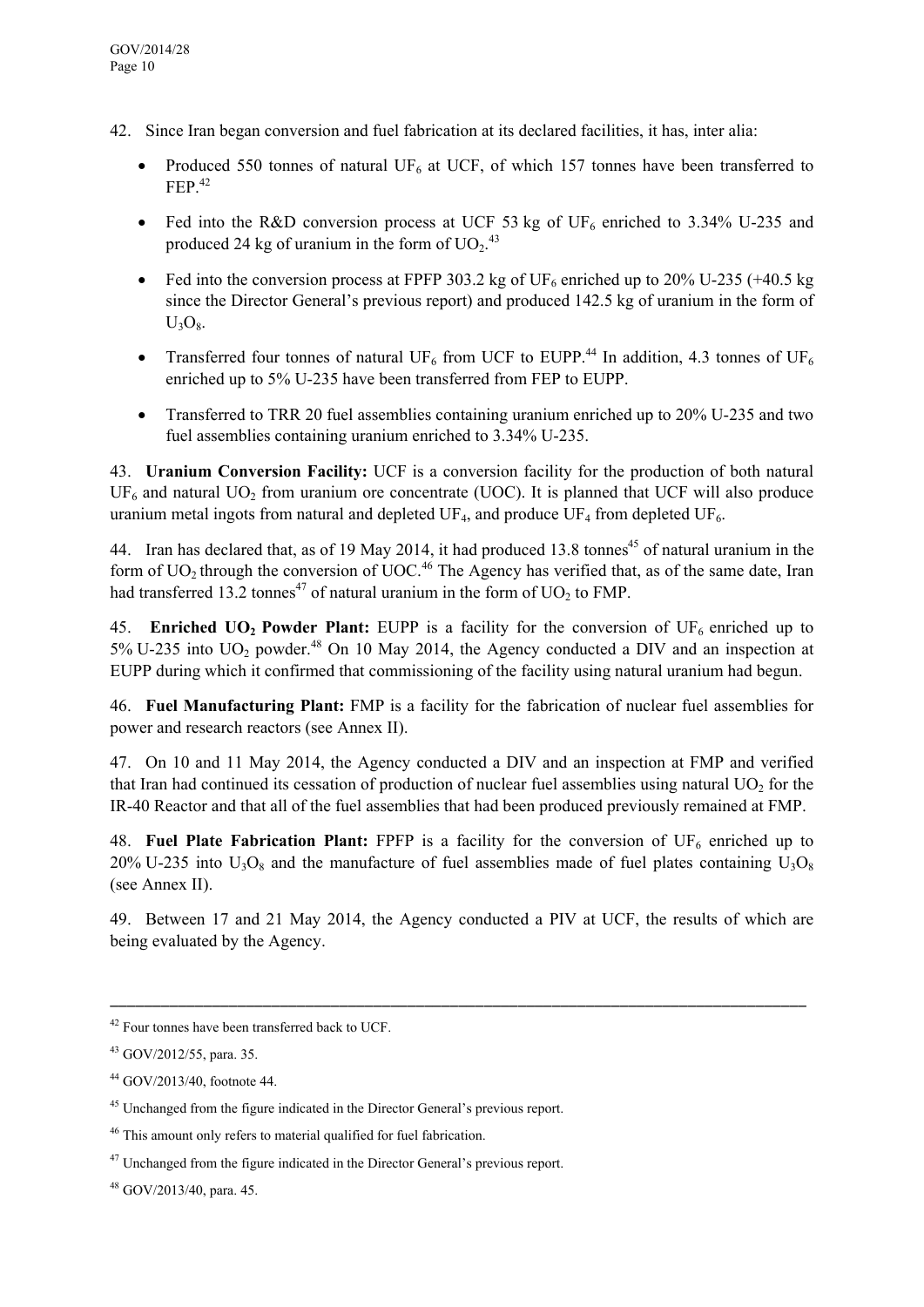50. As indicated in the Director General's previous report, Iran has stated that "during the first step of time-bound (six months), Iran declares that there is no reconversion line to reconvert uranium oxide enriched up to 20% U-235 back into  $UF_6$  enriched up to 20% U-235".<sup>49</sup> On 12 and 14 May 2014, the Agency conducted a DIV and an inspection at FPFP during which it confirmed that the conversion of UF<sub>6</sub> enriched up to 20% U-235 into  $U_3O_8$  was ongoing and that there was no process line at the plant for the reconversion of uranium oxides into  $UF<sub>6</sub>$ .

51. The Agency has verified that, as of 11 May 2014, Iran had fed a total of 303.2 kg of UF<sub>6</sub> enriched up to 20% U-235 (204.7 kg of uranium) into the conversion process of FPFP and had produced 142.5 kg of uranium in the form of  $U_3O_8$ . The Agency also verified that 40.4 kg of uranium were contained in solid and liquid scrap. The remainder of the uranium that was fed into the process remains in the process and in waste.

52. The Agency has verified that, as of 11 May 2014, Iran had produced at FPFP one experimental fuel assembly and 26 TRR-type fuel assemblies. Twenty of these fuel assemblies, including the experimental assembly, had been transferred to TRR.

# **H. Possible Military Dimensions**

53. Previous reports by the Director General have identified outstanding issues related to possible military dimensions to Iran's nuclear programme and actions required of Iran to resolve these.<sup>50</sup> The Agency remains concerned about the possible existence in Iran of undisclosed nuclear related activities involving military related organizations, including activities related to the development of a nuclear payload for a missile. Iran is required to cooperate fully with the Agency on all outstanding issues, particularly those which give rise to concerns about the possible military dimensions to Iran's nuclear programme, including by providing access without delay to all sites, equipment, persons and documents requested by the Agency.<sup>51</sup>

54. The Annex to the Director General's November 2011 report (GOV/2011/65) provided a detailed analysis of the information available to the Agency at that time, indicating that Iran has carried out activities that are relevant to the development of a nuclear explosive device. This information is assessed by the Agency to be, overall, credible.<sup>52</sup> Iran dismissed the Agency's concerns, largely on the grounds that Iran considers them to be based on unfounded allegations.53 The Agency has obtained more information since November 2011 that has further corroborated the analysis contained in that Annex.

55. As indicated above (para. 3), the Agency and Iran agreed to cooperate further with respect to verification activities to be undertaken by the Agency to resolve all present and past issues. The seven practical measures implemented in the second step of the Framework for Cooperation included the

\_\_\_\_\_\_\_\_\_\_\_\_\_\_\_\_\_\_\_\_\_\_\_\_\_\_\_\_\_\_\_\_\_\_\_\_\_\_\_\_\_\_\_\_\_\_\_\_\_\_\_\_\_\_\_\_\_\_\_\_\_\_\_\_\_\_\_\_\_\_\_\_\_\_\_\_\_\_\_\_\_\_

53 GOV/2012/9, para. 8.

<sup>49</sup> This relates to one of Iran's undertakings in the JPA.

<sup>&</sup>lt;sup>50</sup> For example: GOV/2011/65, paras 38–45 and Annex; GOV/2011/29, para. 35; GOV/2011/7, Attachment; GOV/2010/10, paras 40–45; GOV/2009/55, paras 18–25; GOV/2008/38, paras 14–21; GOV/2008/15, paras 14–25 and Annex; GOV/2008/4, paras 35–42.

<sup>51</sup> Security Council resolution 1929, paras 2 and 3.

<sup>52</sup> GOV/2011/65, Annex, Section B.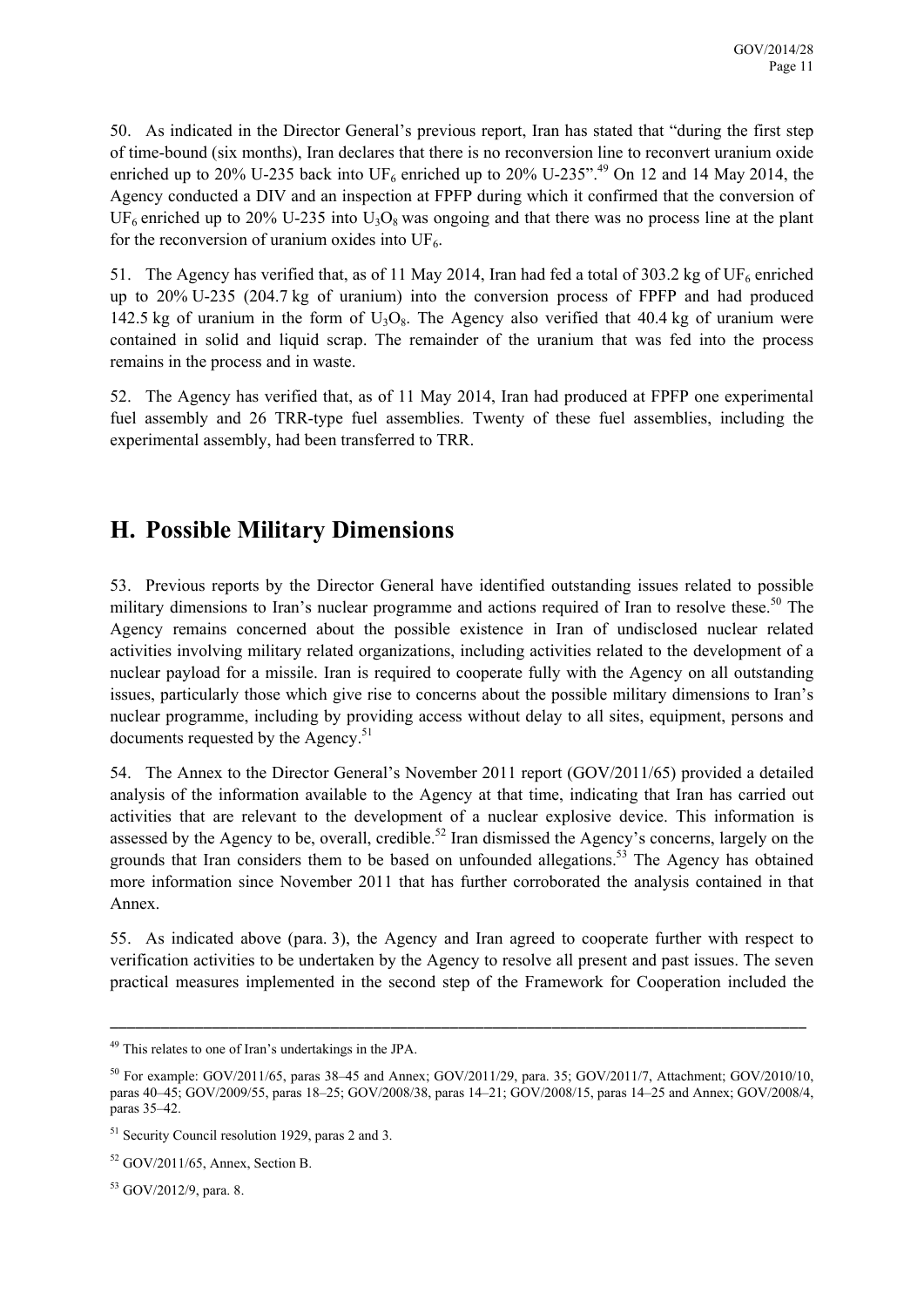provision of "information and explanations for the Agency to assess Iran's stated need or application for the development of Exploding Bridge Wire detonators".<sup>54</sup>

56. At the technical meeting in Tehran on 26 April 2014 and in a letter dated 30 April 2014, Iran provided the Agency with information and explanations for the Agency to assess Iran's stated need or application for the development of EBW. At a technical meeting in Tehran on 20 May 2014, in response to a request from the Agency, Iran provided additional information and explanations, including showing documents, to substantiate its stated need and application of EBW. Iran showed information to the Agency that simultaneous firing of EBW was tested for a civilian application. This is the first time that Iran has engaged in a technical exchange with the Agency on this or any other of the outstanding issues related to possible military dimensions to Iran's nuclear programme since 2008. The Agency's assessment of the information provided by Iran is ongoing.

57. As indicated to Iran at the meeting in Tehran on 26 April 2014 and in the Agency's letter to Iran of 12 May 2014, the Agency needs to be able to conduct a system assessment of the outstanding issues contained in the Annex to the Director General's November 2011 report (GOV/2011/65)*.* This will involve considering and acquiring an understanding of each issue in turn (of which EBW is one), and then integrating all of the issues into a "system" and assessing that system as a whole.

58. As stated earlier (see para. 9 above), two of the additional practical measures agreed by Iran and the Agency on 20 May 2014, relate to the information contained in the Annex to the Director General's November 2011 report. These are the measures relating to Iran: exchanging information with the Agency with respect to the allegations related to the initiation of high explosives, including the conduct of large scale high explosives experimentation in Iran;<sup>55</sup> and providing mutually agreed relevant information and explanations related to studies made and/or papers published in Iran in relation to neutron transport and associated modelling and calculations and their alleged application to compressed materials.<sup>56</sup>

59. The Agency continues to seek answers from Iran to the detailed questions provided to Iran regarding Parchin and the foreign expert,<sup>57</sup> and to request access to a particular location at the Parchin site.<sup>58</sup> Since the Agency's first request for access, extensive activities have taken place at this location that will have seriously undermined the Agency's ability to conduct effective verification.<sup>59</sup> Since the Director General's previous report, the Agency has observed through satellite imagery, building materials, debris and earth deposits, as well as ongoing construction activities that appear to show the removal/replacement or refurbishment of the external wall structures of the site's two main buildings.

<sup>54</sup> GOV/2011/65, Annex, Section C, paras 38–40 and 58.

<sup>55</sup> GOV/2011/65, Annex, Section C, paras 41–46.

<sup>56</sup> GOV/2011/65, Annex, Section C, paras 52–54.

<sup>57</sup> GOV/2011/65, Annex, Section C; GOV/2012/23, para. 5.

<sup>&</sup>lt;sup>58</sup> The Agency has information provided by Member States indicating that Iran had constructed a large explosives containment vessel (chamber) at this location in which to conduct hydrodynamic experiments. Such experiments would be strong indicators of possible nuclear weapon development (GOV/2011/65, Annex, paras 49–51).

<sup>&</sup>lt;sup>59</sup> For a list of the most significant developments observed by the Agency at this location between February 2012 and the publication of the Director General's May 2013 report, see GOV/2012/55, para. 44, GOV/2013/6, para. 52 and GOV/2013/27, para. 55.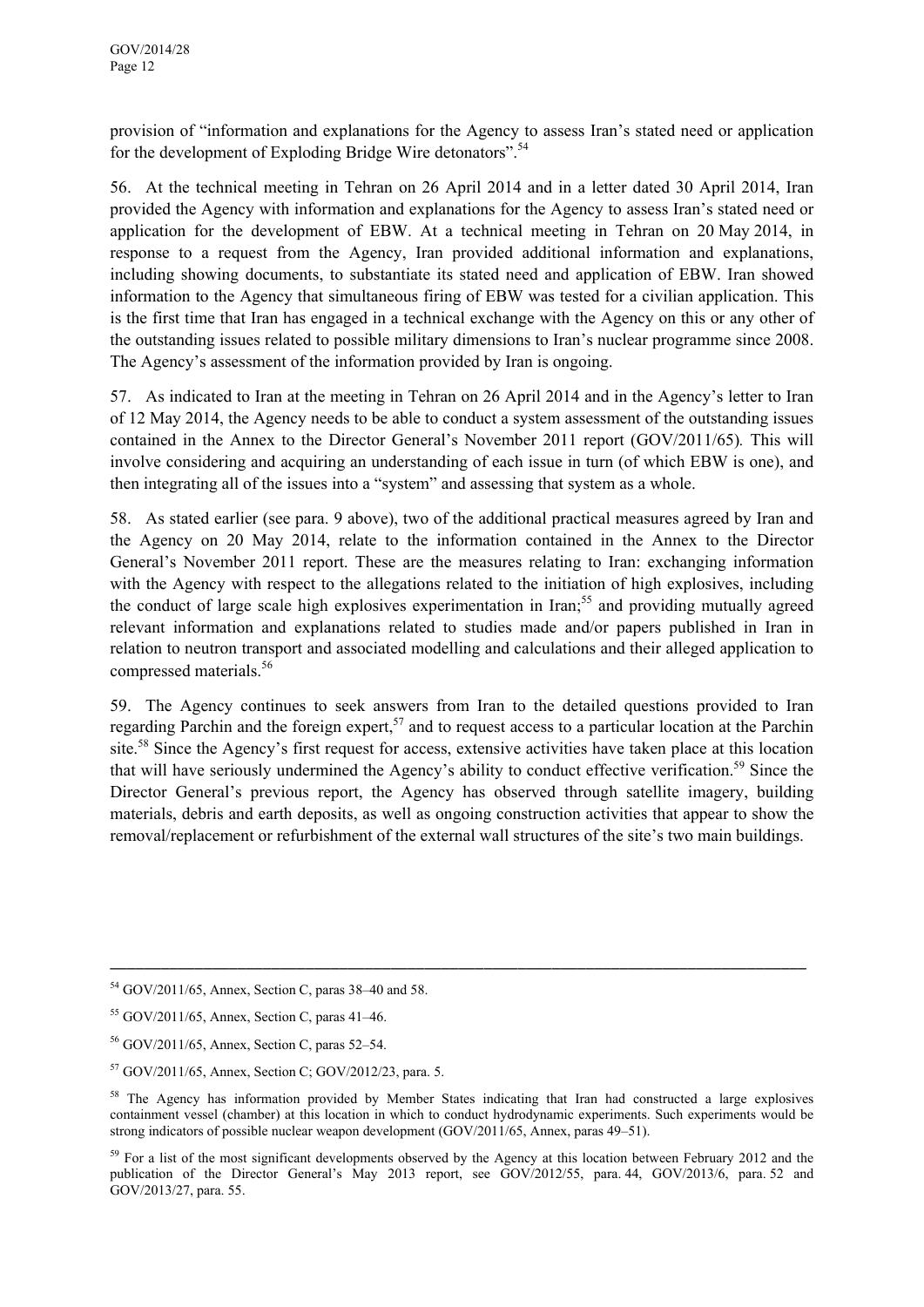## **I. Design Information**

60. Under the terms of its Safeguards Agreement and relevant resolutions of the Board of Governors and the Security Council, Iran is required to implement the provisions of the modified Code 3.1 of the Subsidiary Arrangements General Part concerning the early provision of design information.<sup>60</sup>

### **J. Additional Protocol**

61. Contrary to the relevant resolutions of the Board of Governors and the Security Council, Iran is not implementing its Additional Protocol. The Agency will not be in a position to provide credible assurance about the absence of undeclared nuclear material and activities in Iran unless and until Iran provides the necessary cooperation with the Agency, including by implementing its Additional Protocol.<sup>61</sup>

## **K. Other Matters**

62. On 14 May 2014, the Agency confirmed that ten fuel assemblies which had been produced in Iran and which contain uranium that was enriched in Iran up to 20% U-235 were in the core of TRR.<sup>62</sup> On the same date, the Agency observed that the Mini IR-40 prototype fuel assembly was in the storage pool $63$ 

63. As of 12 May 2014, one fuel plate containing a mixture of  $U_3O_8$  (up to 20% enriched) and aluminium was present at the MIX facility, having been transferred from FPFP, and was being used for R&D activities aimed at optimizing the production of  $\frac{99}{13}$ Xe and  $\frac{132}{1}$  isotopes.<sup>64</sup>

64. Between 28 April and 1 May 2014, the Agency conducted a PIV at the Bushehr Nuclear Power Plant, at which time the reactor was shut down for refueling.

\_\_\_\_\_\_\_\_\_\_\_\_\_\_\_\_\_\_\_\_\_\_\_\_\_\_\_\_\_\_\_\_\_\_\_\_\_\_\_\_\_\_\_\_\_\_\_\_\_\_\_\_\_\_\_\_\_\_\_\_\_\_\_\_\_\_\_\_\_\_\_\_\_\_\_\_\_\_\_\_\_\_

 $63$  GOV/2013/40, para, 64.

64 GOV/2013/40, para. 65.

 $60$  In a letter dated 29 March 2007, Iran informed the Agency that it had suspended implementation of the modified Code 3.1 of the Subsidiary Arrangements to its Safeguards Agreement (GOV/INF/2007/8). In accordance with Article 39 of Iran's Safeguards Agreement, agreed Subsidiary Arrangements cannot be changed unilaterally; nor is there a mechanism in the Safeguards Agreement for the suspension of provisions agreed to in the Subsidiary Arrangements. Therefore, the modified Code 3.1, as agreed to by Iran in 2003, remains in force. Iran is further bound by operative para. 5 of Security Council resolution 1929 (2010).

<sup>&</sup>lt;sup>61</sup> Iran's Additional Protocol was approved by the Board of Governors on 21 November 2003 and signed by Iran on 18 December 2003, although it has not been brought into force. Iran provisionally implemented its Additional Protocol between December 2003 and February 2006.

 $62$  On 14 May 2014, the core of TRR comprised a total of 33 fuel assemblies.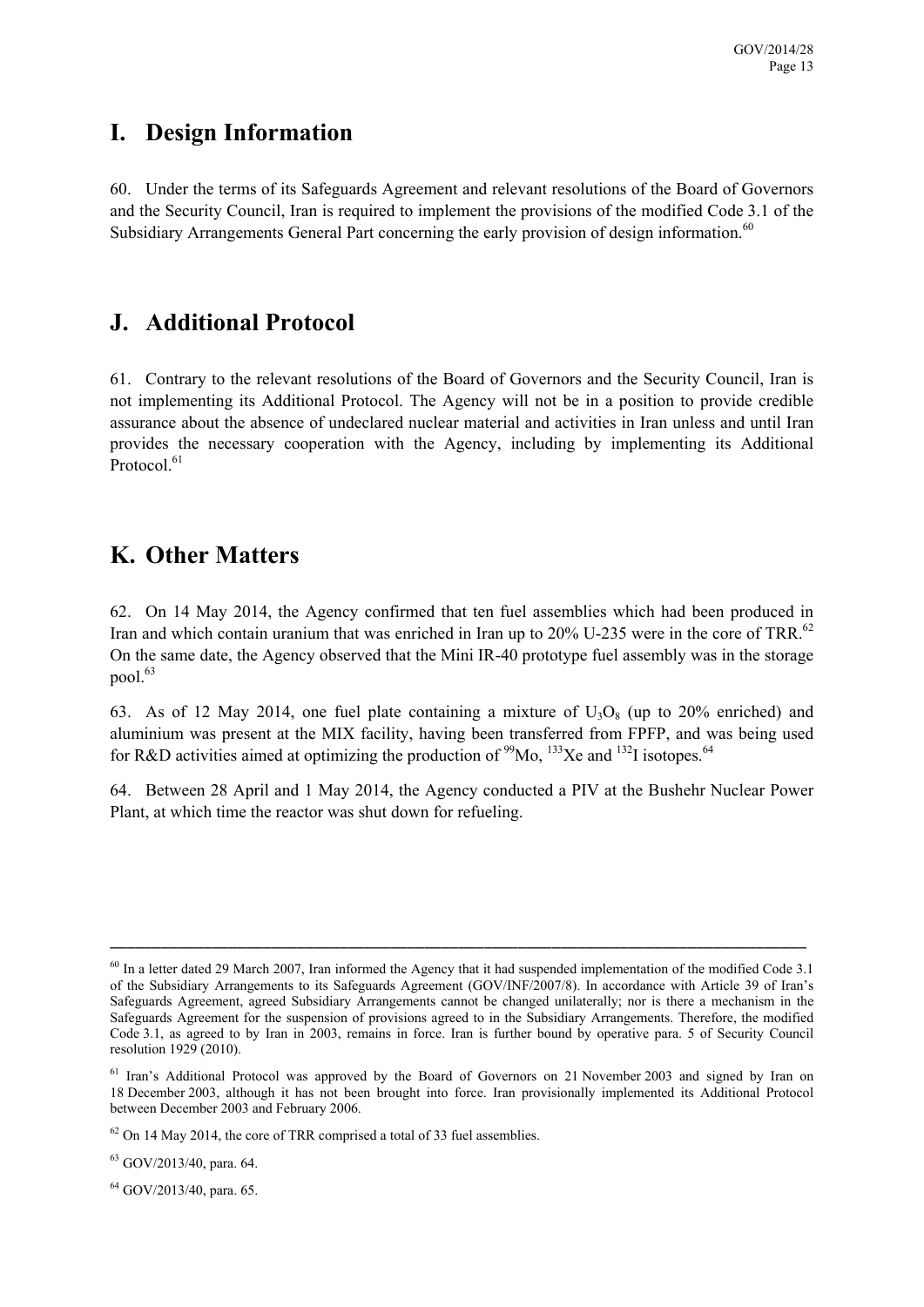# **L. Summary**

65. While the Agency continues to verify the non-diversion of declared nuclear material at the nuclear facilities and LOFs declared by Iran under its Safeguards Agreement, the Agency is not in a position to provide credible assurance about the absence of undeclared nuclear material and activities in Iran, and therefore to conclude that all nuclear material in Iran is in peaceful activities.<sup>65</sup>

66. The practical measures in relation to the Framework for Cooperation as agreed on 11 November 2013 and 9 February 2014 have been implemented by Iran as planned. Iran's engagement with the Agency, including the provision of information, and the Agency's ongoing analysis is helping the Agency to gain a better understanding of Iran's nuclear programme.

67. It is important that Iran continues to engage with the Agency to resolve all outstanding issues related to Iran's nuclear programme. Iran's agreement on 20 May 2014 to implement five practical measures is a further step forward.

68. The Agency continues to undertake monitoring and verification in relation to the measures set out in the JPA.

69. The Director General will continue to report as appropriate.

<sup>&</sup>lt;sup>65</sup> The Board of Governors has confirmed on numerous occasions, since as early as 1992, that para. 2 of INFCIRC/153 (Corr.), which corresponds to Article 2 of Iran's Safeguards Agreement, authorizes and requires the Agency to seek to verify both the non-diversion of nuclear material from declared activities (i.e. correctness) and the absence of undeclared nuclear activities in the State (i.e. completeness) (see, for example, GOV/OR.864, para. 49 and GOV/OR.865, paras 53–54).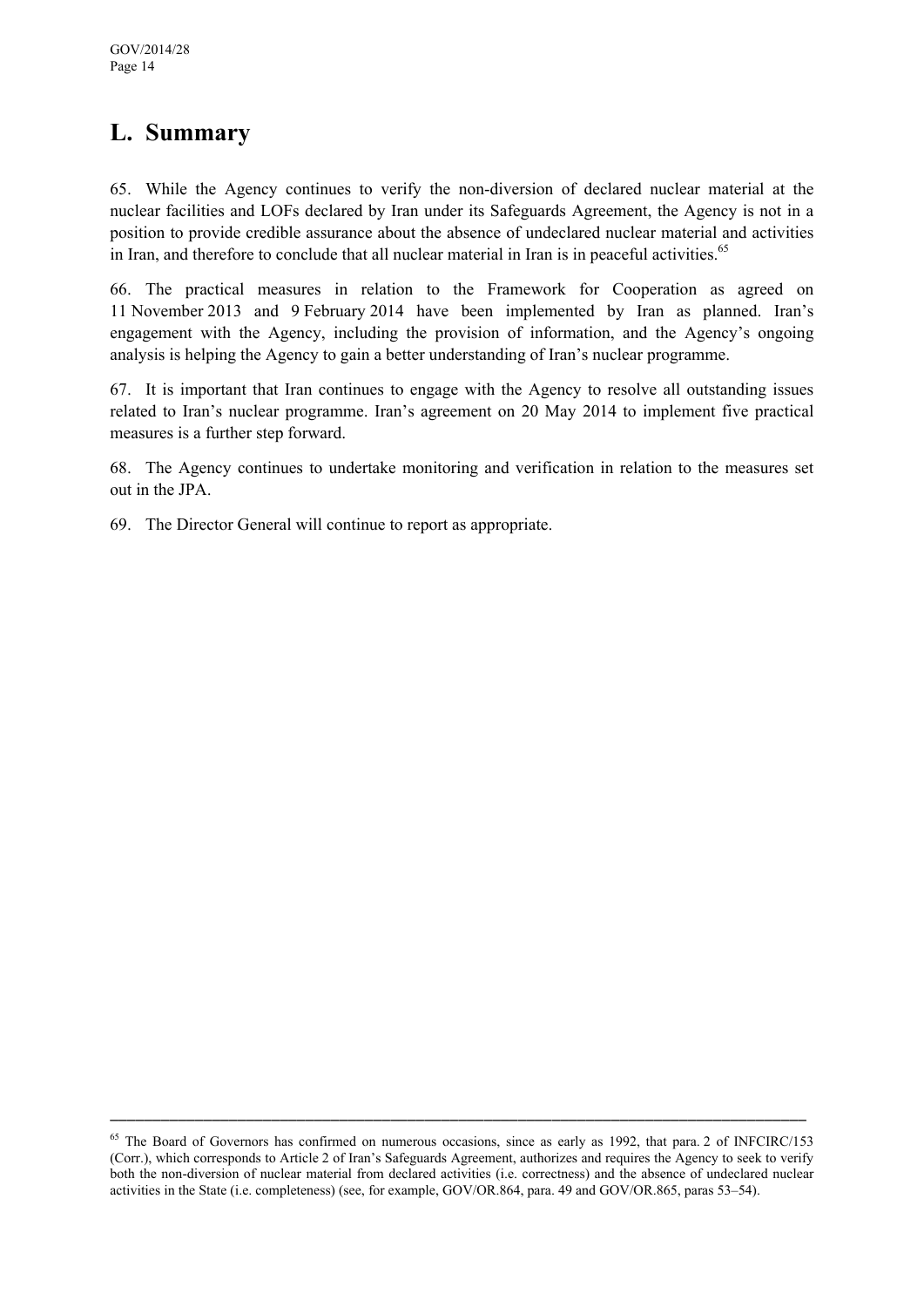#### **List of Declared Nuclear Facilities and LOFs in Iran**

#### **Tehran:**

- 1. Tehran Research Reactor (TRR)
- 2. Molybdenum, Iodine and Xenon Radioisotope Production (MIX) Facility
- 3. Jabr Ibn Hayan Multipurpose Laboratories (JHL)

#### **Esfahan:**

- 4. Miniature Neutron Source Reactor (MNSR)
- 5. Light Water Sub-Critical Reactor (LWSCR)
- 6. Heavy Water Zero Power Reactor (HWZPR)
- 7. Uranium Conversion Facility (UCF)
- 8. Fuel Manufacturing Plant (FMP)
- 9. Fuel Plate Fabrication Plant (FPFP)
- 10. Enriched UO<sub>2</sub> Powder Plant (EUPP)

#### **Natanz:**

- 11. Fuel Enrichment Plant (FEP)
- 12. Pilot Fuel Enrichment Plant (PFEP)

#### **Fordow:**

13. Fordow Fuel Enrichment Plant (FFEP)

#### **Arak:**

14. Iran Nuclear Research Reactor (IR-40 Reactor)

#### **Karaj:**

15. Karaj Waste Storage

#### **Bushehr:**

16. Bushehr Nuclear Power Plant (BNPP)

#### **Darkhovin:**

17. 360 MW Nuclear Power Plant

#### **Shiraz:**

18. 10 MW Fars Research Reactor (FRR)

#### **LOFs:**

Nine (all situated within hospitals)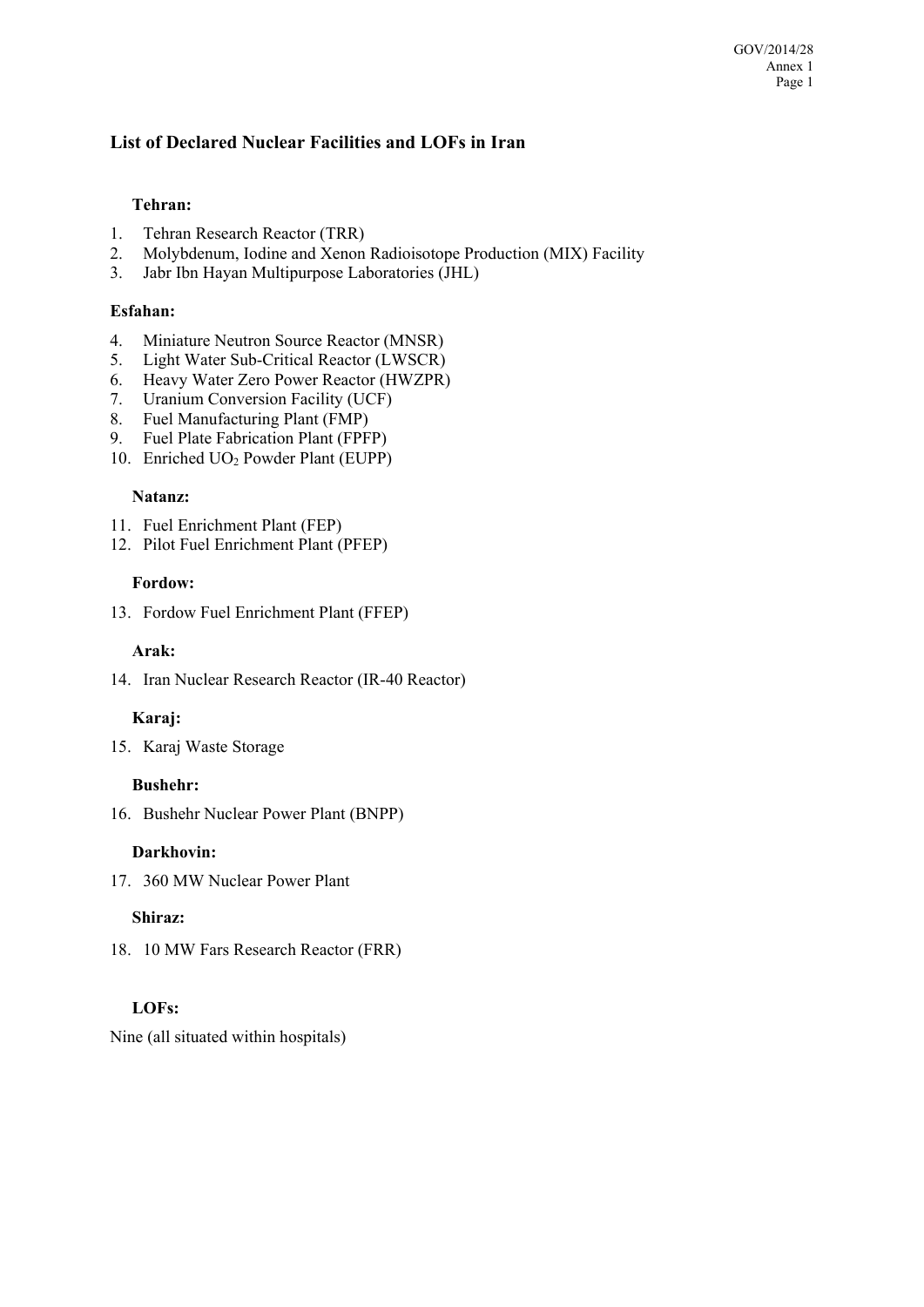|                                | Date            | Quantity            | Enrichment   |  |
|--------------------------------|-----------------|---------------------|--------------|--|
| Produced at UCF                | 19 May 2014     | 550 000 kg          | Natural      |  |
| Fed into FEP, PFEP and FFEP    | May 2014        | 134 843.6 kg        | Natural      |  |
| Produced at FEP, PFEP and FFEP | May 2014        | 11 869.6 kg         | Up to $5\%$  |  |
| Produced by downblending       | 6 May 2014      | $107.6 \text{ kg}$  | Up to $5%$   |  |
| Fed into PFEP                  | 20 January 2014 | $1630.8 \text{ kg}$ | Up to $5\%$  |  |
| Produced at PFEP               | 20 January 2014 | $201.9$ kg          | Up to $20\%$ |  |
| Fed into FFEP                  | 20 January 2014 | 1806.0 kg           | Up to $5\%$  |  |
| Produced at FFEP               | 20 January 2014 | $245.9 \text{ kg}$  | Up to $20\%$ |  |

### Table 1: Summary of UF<sub>6</sub> Production and Flows

### Table 2: Inventory of UF<sub>6</sub> Enriched up to 20% U-235

| Produced at FFEP and PFEP   | 447.8 kg            |
|-----------------------------|---------------------|
| Fed into conversion process | $303.2 \text{ kg}$  |
| Downblended                 | $106.2 \text{ kg*}$ |
| Stored as $UF_6$            | $38.4 \text{ kg}$   |

**\*** The figure includes 1.6 kg that was previously downblended (GOV/2012/55, para. 10).

### **Table 3: Conversion at UCF**

| Conversion process                                 | Quantity produced | Transferred to FMP |  |
|----------------------------------------------------|-------------------|--------------------|--|
| UF <sub>6</sub> (~3.4% U-235) into UO <sub>2</sub> | $24$ kg U         | 24 kg U            |  |
| Natural UOC into $UO2$                             | 13 792 kg U*      | 13 229 kg U        |  |

\* Uranium content in material qualified for fuel fabrication.

### **Table 4: Fuel Manufacturing at FMP**

| Item                               | Number<br>produced | Enrichment      | Item mass<br>(g U) | Number<br>irradiated |
|------------------------------------|--------------------|-----------------|--------------------|----------------------|
| Test fuel rod for IR-40 Reactor    | 3                  | Natural uranium | 500                |                      |
| Test fuel rod                      | 2                  | 3.4%            | 500                |                      |
| Fuel rod assembly                  | 2                  | $3.4\%$         | 6 0 0 0            |                      |
| Mini IR-40 prototype fuel assembly |                    | Natural uranium | 10 000             |                      |
| IR-40 prototype fuel assembly      | 36                 | Natural uranium | 35 500             | Not applicable       |
| IR-40 fuel assembly                | 11                 | Natural uranium | 56 500             |                      |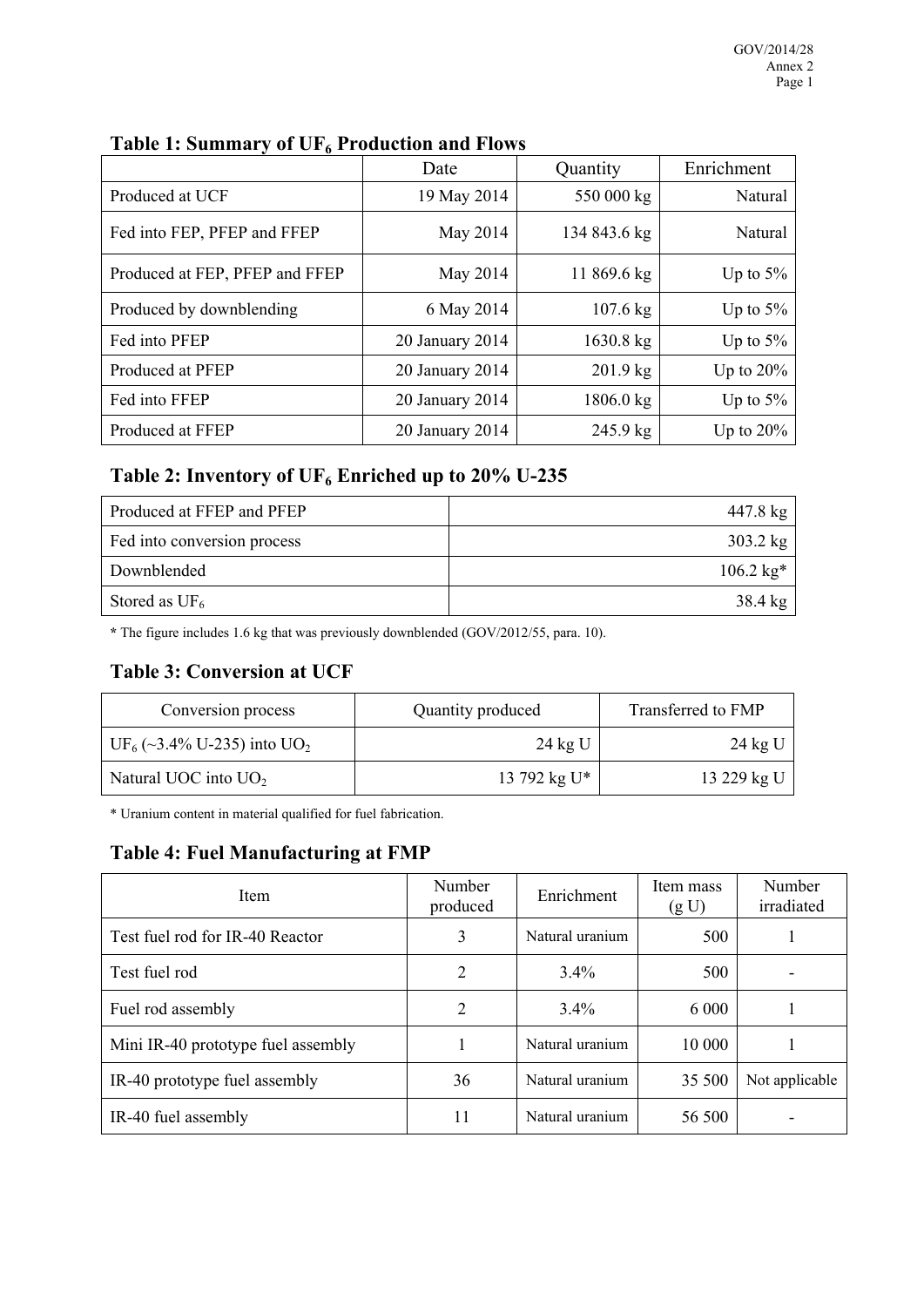| <b>Feed quantity</b>                   | <b>Quantity produced</b> |
|----------------------------------------|--------------------------|
| 303.2 kg of $UF_6(204.7 \text{ kg U})$ | 142.5 kg U of $U_3O_8$   |

# Table 5: Conversion of UF<sub>6</sub> Enriched up to 20% U-235 into U<sub>3</sub>O<sub>8</sub> at FPFP

### **Table 6: TRR Fuel Fabrication at FPFP**

| <b>Item</b>                      | <b>Number</b><br>produced | <b>Enrichment</b>  | Item mass<br>(g U) | <b>Present</b><br>at TRR | <b>Irradiated</b> |
|----------------------------------|---------------------------|--------------------|--------------------|--------------------------|-------------------|
| TRR test plate (Natural Uranium) | 4                         | Natural<br>uranıum |                    | $\overline{2}$           |                   |
| TRR test plate                   |                           | 19%                | 75                 | 5                        |                   |
| TRR control fuel element         | 8                         | 19%                | 1 000              | 5                        |                   |
| TRR standard fuel element        | 18                        | 19%                | 1 400              | 14                       | $\mathfrak b$     |
| Test assembly (with 8 plates)    |                           | 19%                | 550                |                          |                   |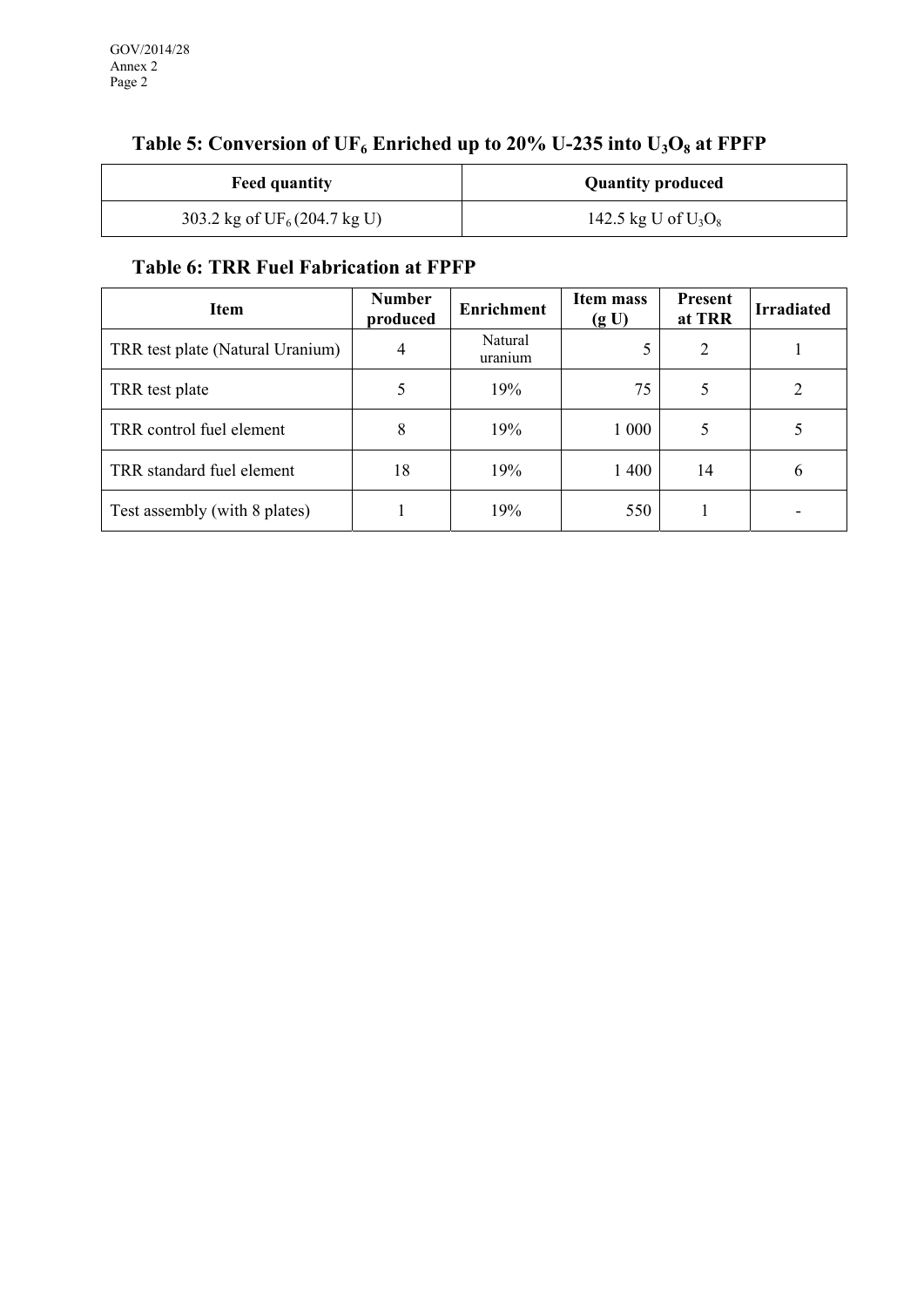#### **Update on Iran's implementation of "voluntary measures" undertaken in relation to the Joint Plan of Action agreed between the E3+3 and Iran on 24 November 2013**

The Agency confirms that, as of 20 May 2014, Iran has:

- 1. not enriched uranium above 5% U-235 at any of its declared facilities;
- 2. not operated cascades in an interconnected configuration at any of its declared facilities;
- 3. completed the dilution down to an enrichment level of no more than 5% U-235 of half of the nuclear material that had been in the form of UF<sub>6</sub> enriched up to 20% U-235 on 20 January 2014; $^{66}$
- 4. fed 66.1  $\text{kg}^{67}$  of UF<sub>6</sub> enriched up to 20% U-235 into the conversion process at FPFP for conversion into uranium  $oxide:68$
- 5. had no process line to reconvert uranium oxides back into  $UF<sub>6</sub>$  at FPFP;
- 6. not made "any further advances" to its activities at FEP, FFEP or the Arak reactor (IR-40 Reactor), including the manufacture and testing of fuel for the IR-40 Reactor;
- 7. provided an updated DIQ for the IR-40 Reactor and agreed with the Agency safeguards measures for the reactor;
- 8. begun the commissioning of EUPP the facility to be used for the conversion to oxide of the UF<sub>6</sub> "newly enriched" up to  $5\%$  U-235;
- 9. continued its safeguarded enrichment R&D practices at PFEP, without accumulating enriched uranium;
- 10. not carried out reprocessing related activities at TRR and the MIX Facility or at any of the other facilities to which the Agency has access;
- 11. provided information and managed access to the uranium mine and mill at Gchine, $69$  to the Saghand Uranium Mine<sup>70</sup> and the Ardakan Uranium Production Plant;<sup>71</sup>
- 12. continued to provide daily access to the enrichment facilities at Natanz and Fordow;
- 13. provided regular managed access to centrifuge assembly workshops, centrifuge rotor production workshops and storage facilities, and provided information thereon; and

\_\_\_\_\_\_\_\_\_\_\_\_\_\_\_\_\_\_\_\_\_\_\_\_\_\_\_\_\_\_\_\_\_\_\_\_\_\_\_\_\_\_\_\_\_\_\_\_\_\_\_\_\_\_\_\_\_\_\_\_\_\_\_\_\_\_\_\_\_\_\_\_\_\_\_\_\_\_\_\_\_\_

70 On 6 May 2014.

71 On 7 May 2014.

<sup>66</sup> As of 14 April 2014, Iran had diluted 104.56 kg of the 209.1 kg of the nuclear material that had been in the form of UF<sub>6</sub> enriched up to 20% U-235 on 20 January 2014. Iran has undertaken, by 20 July 2014, to convert the remainder of this  $UF<sub>6</sub>$  enriched up to 20% U-235 into oxide.

<sup>67</sup> As of 11 May 2014.

 $^{68}$  Pursuant to its undertaking to convert into oxide the remainder of the UF<sub>6</sub> enriched up to 20% U-235 (see footnote 67).

<sup>69</sup> On 29 January 2014.